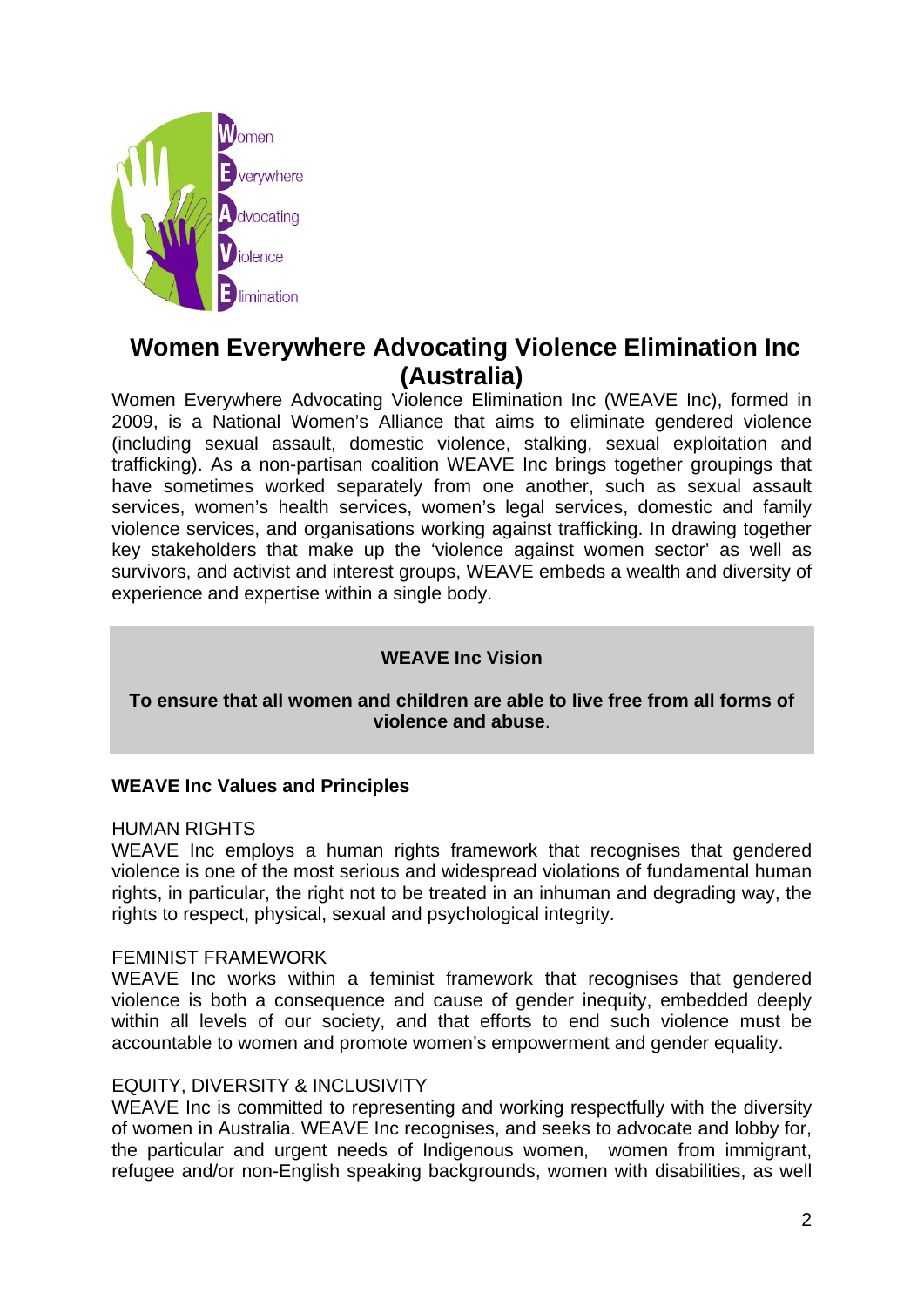as the challenges faced by young women, older women and women in rural and remote areas.

## **WEAVE Objectives**

- (a) To provide leadership and advocacy at state and national levels in relation to all aspects of gendered violence.
- (b) To bring together in a single body the key stakeholders concerned with all aspects of gendered violence in order to access and disseminate the wealth and diversity of knowledge within the sector as a whole.
- (c) To contribute to and monitor policies, legislation and programs which impact on women and children experiencing gendered violence.
- (d) To promote and prioritise equity of access to services for all women including Aboriginal women, Torres Strait Islander women, women from immigrant, refugee and/or non-English speaking background, women in rural and isolated areas, older women, young women and women with disabilities.
- (e) To promote greater community awareness of gendered violence and its personal and social consequences using community development and educational strategies.
- (f) To build and promote alliances and collaborative relationships with other key stakeholders and networks.
- (g) To promote, further develop and disseminate 'cutting edge' knowledge of gendered violence arising from practice, research, community and activism.
- (h) To connect with international developments in advocacy, research and practice concerning gendered violence.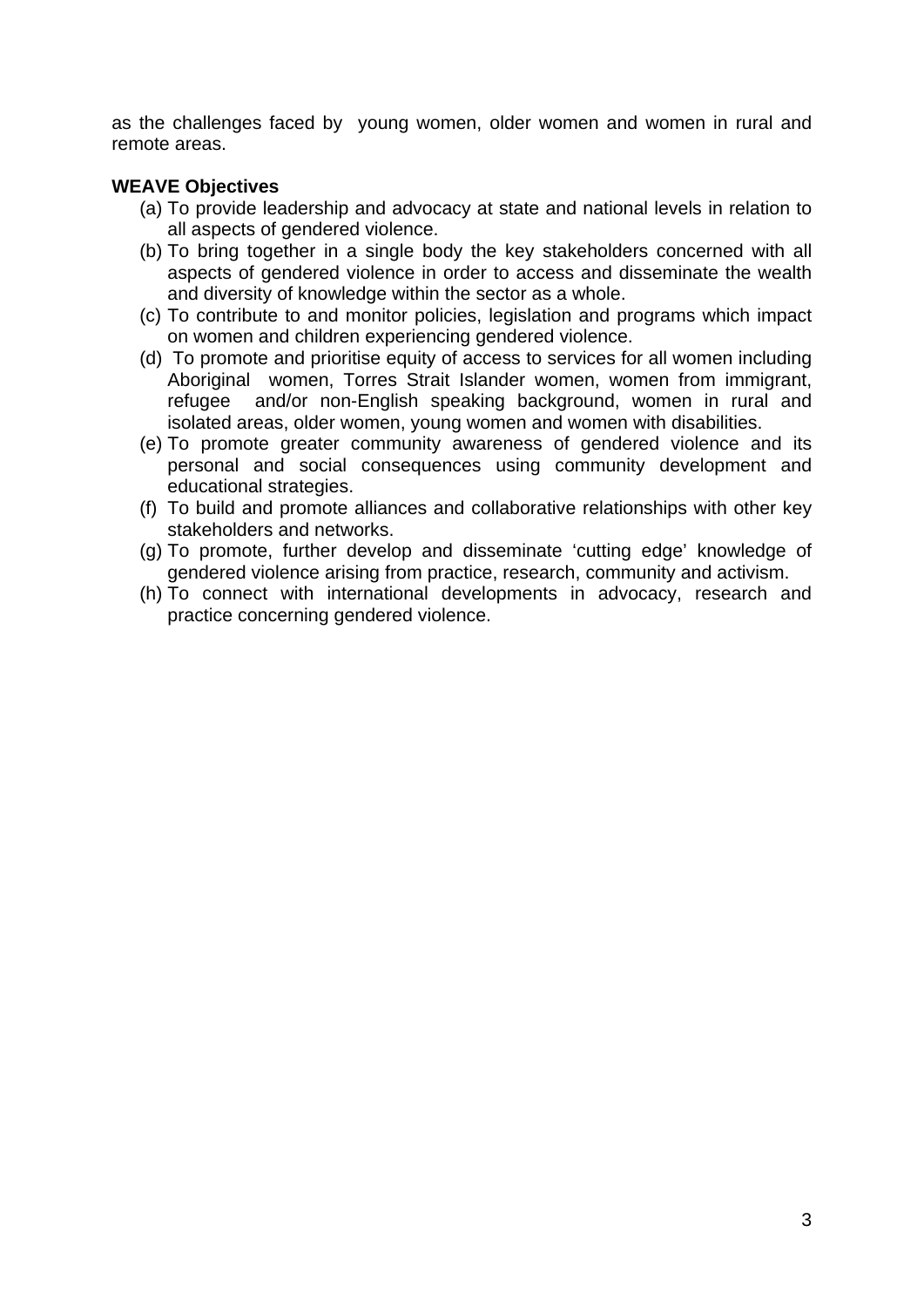# **Terms of Reference**

The incidence of international child abduction to and from Australia, including: (a) the costs, terms and conditions of legal and departmental assistance for parents whose child has been abducted overseas;

(b) the effectiveness of the Hague Convention in returning children who were wrongly removed or retained, to their country of habitual residence;

(c) the roles of various Commonwealth departments involved in returning children who were wrongly removed or retained, to their country of habitual residence;

(d) policies, practices and strategies that could be introduced to streamline the

return of abducted children; and

(e) any other related matters.

This submission focuses on a specific subset of international child abductions where

- the mother has alleged paternal abuse of the child/ren
- the court has dismissed the allegations of abuse
- the court has ordered the child/ren to be in the care of the alleged abuser

Research has established some clear links in the characteristics of incestuous abuse:

- Incestuous abuse often co-occurs with domestic violence;
- Abusive relationships are more likely to end;
- Child sexual abuse can precede separation, or begin or intensify after separation (Hume 2003)

A 1997 study of a community sample of Australian women found that one in five reported child sexual abuse, with half of these reporting vaginal or anal intercourse. 98% of abusers were males. 71% of victims were aged under 12 and 41% of abusers were relatives. Only 10% of victims ever made a report (Fleming 1997).

The 2006 ABS Personal Safety Survey found that 12% of women and 4.5% of men reported being sexually abused before the age of 15 (p.12)

Child sex abuse allegations in Family Law proceedings have been the topic of a deal of research in Australia and elsewhere. Studies by Moloney, Smyth, Weston, Richardson, Qu & Gray (2007), Brown, Sheehan, Frederico & Hewitt (1998, 2001), Brown, Frederico, Hewitt and Sheehan (2001), the Family Law Council (2002) and Parkinson (1990, 1990a, 1995, 1998) have confirmed that issues of violence and abuse are prevalent in cases being heard in the courts and that allegations of abuse in the family law system are no more likely to be false than any other context of allegation (Hume 2003).

Despite the prevalence of child sexual abuse in the Australian community, the serious criminal nature of child sexual abuse and the severe harm it causes victims (Mullen & Fleming 1998; Mullen et al 1993; Muller, Sicoli & Lemieux 2000; Peters 1998; Yellowlees and Kaushik 1994; Zlotnick et al 1996) the family law system carries a culture of disbelief such that mothers alleging child sexual abuse are commonly identified as variously vengeful, delusional or overly protective of their children (Foote 2006). The Magellan court, which was established in the Family Court of Australia to deal with cases involving child sexual abuse allegations has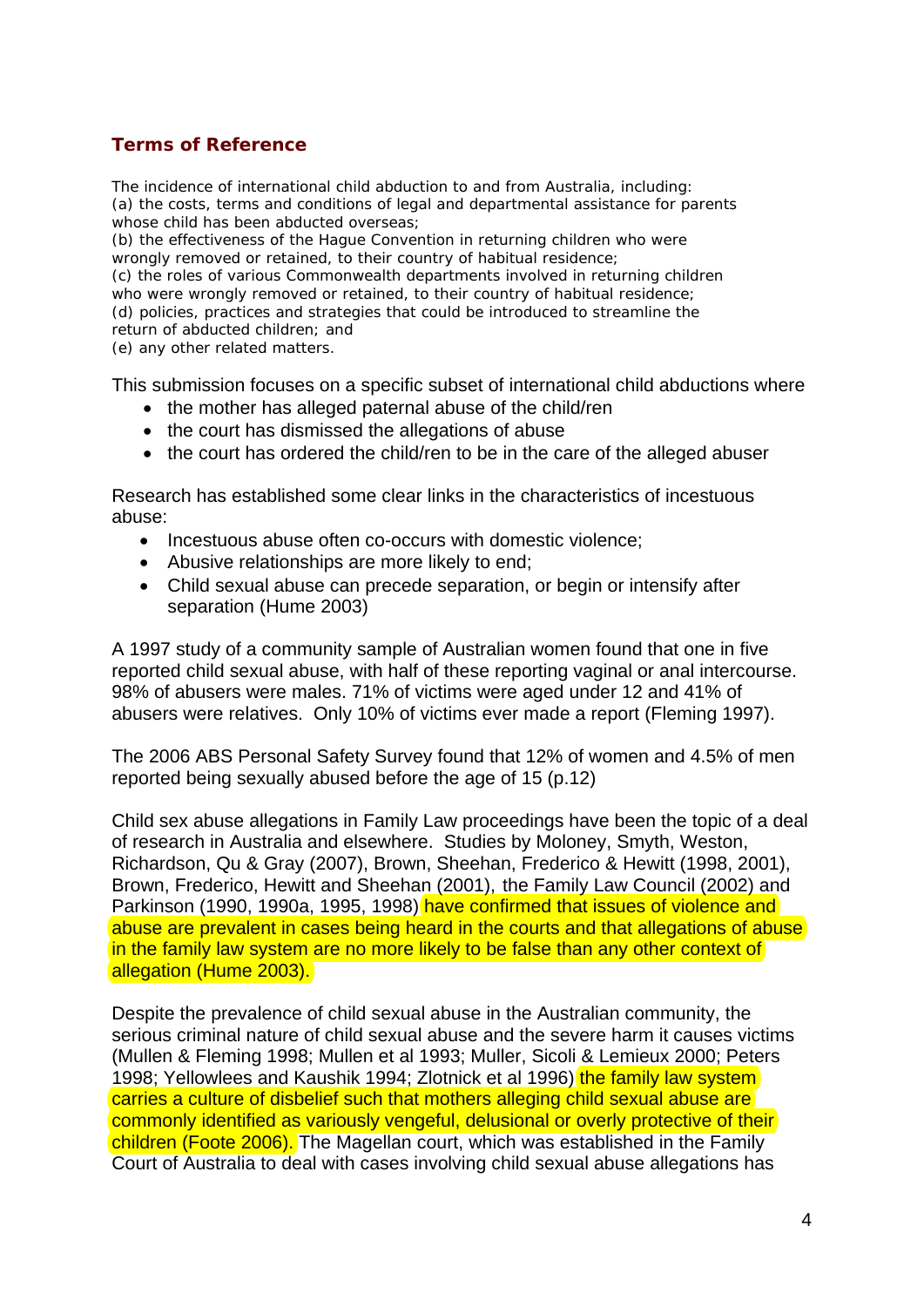been found to also commonly reject allegations of child sexual abuse while chastising mothers and sometimes children for persisting with allegations when they were told not to by the court (Shea-Hart 2006, 2008).

The family law system has great difficulty in dealing with allegations of child sexual abuse for the following reasons:

- Children often do not disclose sexual abuse until long after the event when there is no physical evidence
- Children do not know the names of body parts and sex acts and find it hard to remember dates and details over time
- Children are often unable to avoid being with their abusers so disclosures mean punishment and retaliation
- Children, when they do disclose, do so to trusted adults in preference to strangers.
- Criminal courts will not prosecute when the victim is aged under 7 years and the alleged perpetrator denies the allegation
- The family court is instructed by its full bench to avoid making findings of a criminal nature
- The evidentiary test of Briginshaw v Briginshaw is applied to tip the proof on the balance of probabilities to the higher end, such that most allegations do not pass an evidentiary test.
- The family law system relies on state and territory child protection departments to investigate allegations of child abuse, but most state and territory departments are so over-loaded that referred cases are never actively investigated and are thus designated 'unsubstantiated'.

Since 2006 the shared parental responsibility changes have seen a prioritization of parent-child contact. This has applied even in cases where child sexual abuse has been established by either admission or criminal conviction – see Robins & Ruddock FCA 2010; Rivas & Rivas FMC 2010; Asikis & Morikis FMC 2010 – as examples of cases where judgments are placing children in households where child sexual abuse has occurred.

The systemic inability of the family law and child protection systems to work together means that children who are being sexually abused will not be protected by either system (Family Law Council 2002; Higgins & Kaspiew 2011).

Mothers who have come to believe that their children are being sexually abused by the father have the following options:

- 1. Follow the direction of the court to accept that there is no child abuse and to ignore their child's disclosures and injuries and foster a positive relationship between the child and the abuser, thus exposing the child to continuing sexual abuse.
- 2. Continue to support their child's need to be protected from the abuser and face loss of residence of the child and/or jail time (See attached list of newspaper articles re parents being imprisoned).
- 3. Flee with the child and attempt to gain sanctuary in hiding in Australia or overseas.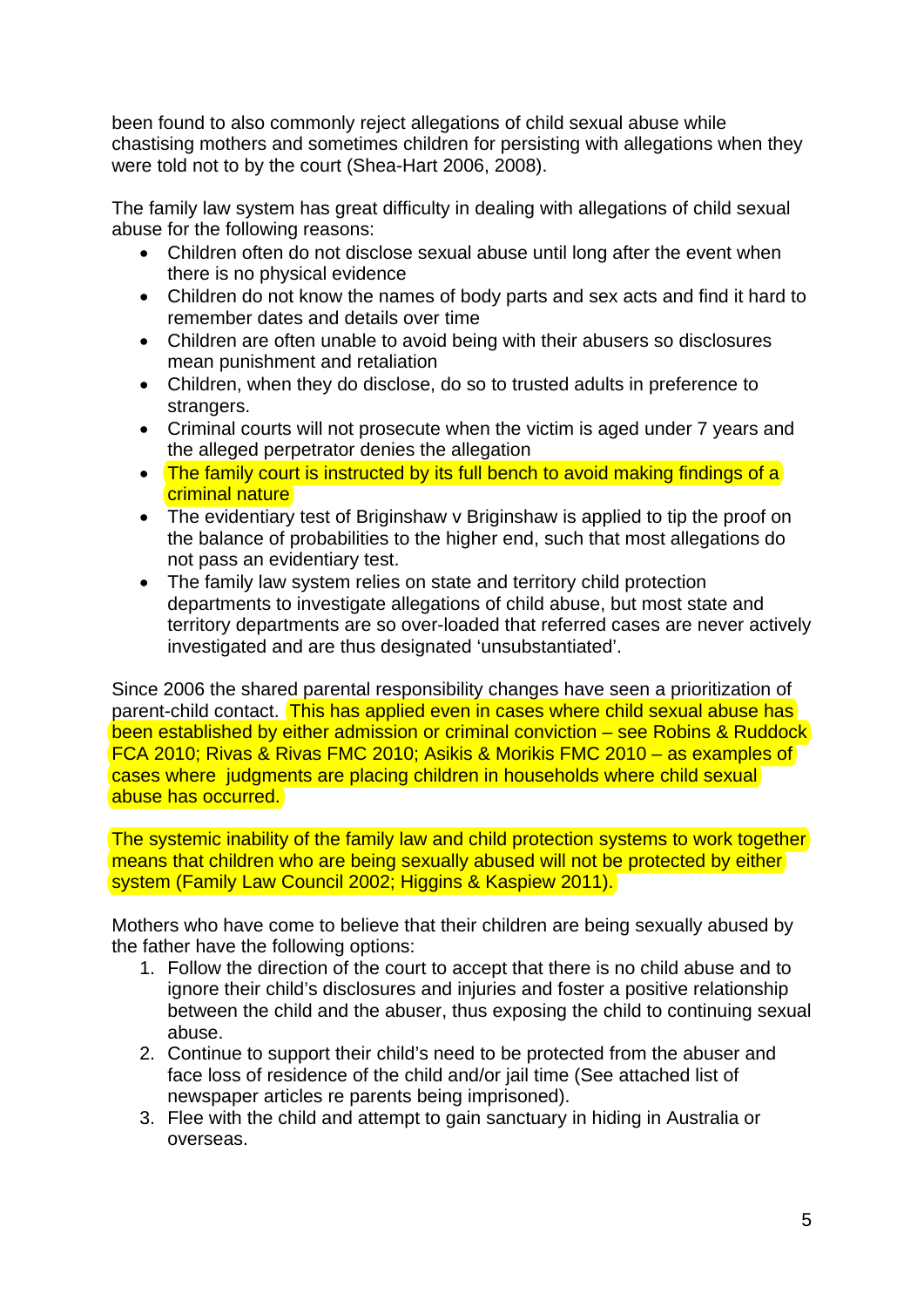As courts have been increasingly reluctant to stop children's contact with parents since the 2006 reforms, a growing number of mothers have been faced with the decisions outlined above.

WEAVEInc. can identify at least three cases where mothers have fled with children. All involved allegations of child sexual abuse.

Case number one is outlined in the following link to the South Australian mother's account of her experiences and her actions given to the AIC conference on child sexual abuse in Adelaide in 2003.

[http://www.aic.gov.au/events/aic%20upcoming%20events/2003/~/media/conferenc](http://www.aic.gov.au/events/aic%20upcoming%20events/2003/%7E/media/conferences/2003-abuse/abuse.ashx) [es/2003-abuse/abuse.ashx](http://www.aic.gov.au/events/aic%20upcoming%20events/2003/%7E/media/conferences/2003-abuse/abuse.ashx)

The child in this case later disclosed she had been sexually abused by her stepbrother with her father's knowledge since the age of 7, as well as being the primary carer for her father as he died of AIDS. She now has been diagnosed as suicidal.

Case number two involved Swiss national Maya Wood who fled with her children to Europe after the West Australian family court would not accept her allegations about abuse of her children. When she was found, the children were placed in foster care in Switzerland and in Australia before eventually being returned to their mother's care. These children have also since been assessed as having been seriously damaged by the abuse, their periods in foster care and separation from their mother.

In the third case,  $\left( \ldots \right)$  fled with her child after he allegedly disclosed sexual abuse by his father. She was imprisoned in Holland and in Australia and has not seen her child since they were found in Europe. (...)

These cases follow a pattern where mothers raise child sexual abuse allegations, these allegations are not investigated and are rejected, the mothers are blamed for making the allegations and the father is awarded care of the children because the mother is deemed to be unsafe for the children by making them believe their father has hurt them. These are the basic features of the discredited Parental Alienation Syndrome which was invented by a pedophile supporter, Richard Gardner, who later suicided. **PAS is not accepted for use in Australian family law courts but is** continuously present as the rationale for placing children in the care of child sex offenders (McInnes 2003).

WEAVE Inc. considers that parents who abduct their children to protect their children from abuse should not be criminalized.

WEAVE Inc. makes the following recommendations for reform.

Recommendation 1:

Section 65Y of the Family Law Act should be amended to include a defence that the parent acted to protect their child from:

• risk of abuse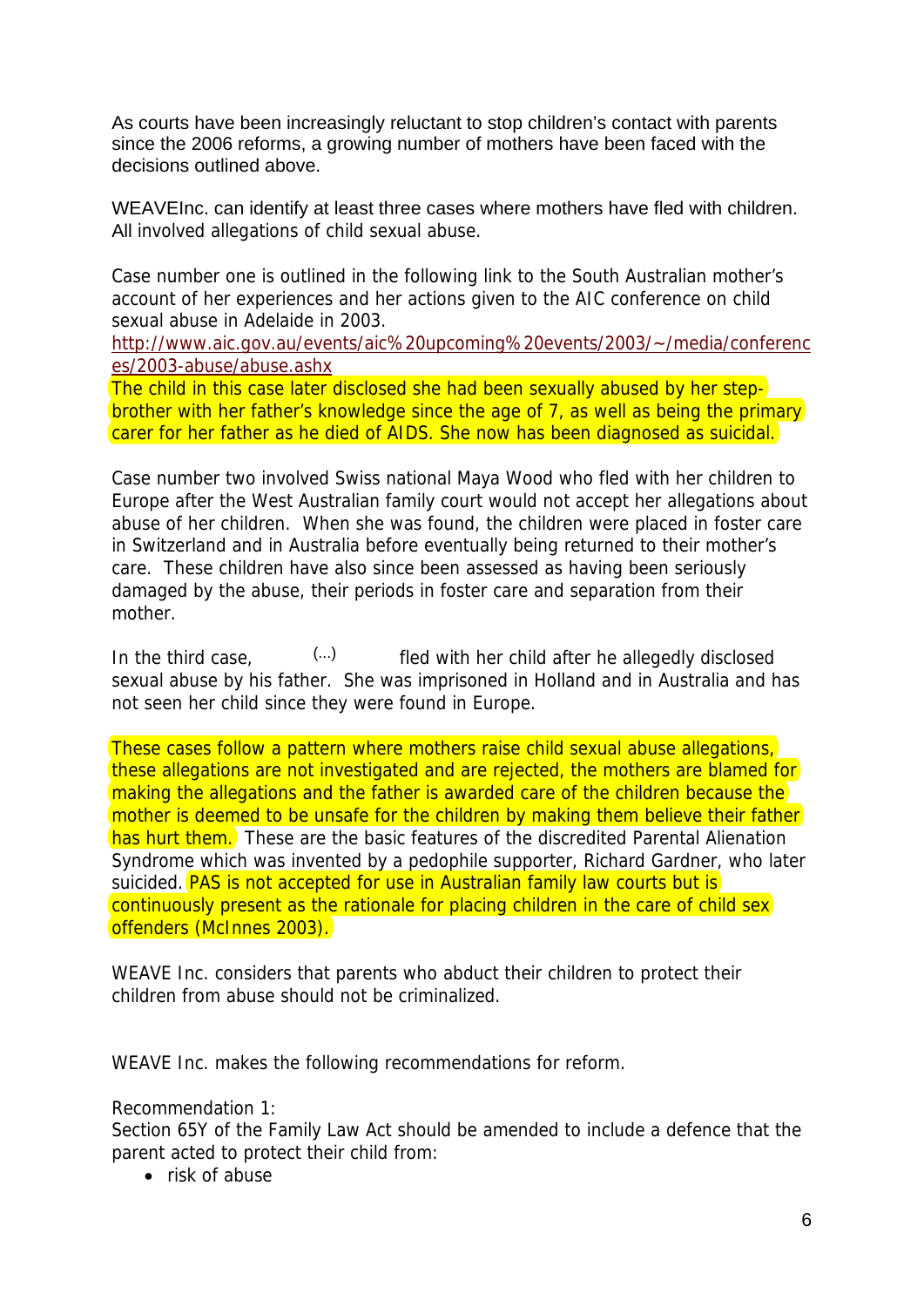- psychological harm arising from exposure to a person who has previously abused the child
- psychological harm arising from forcing a child to be with a person who the child has alleged as having abused them

#### Recommendation 2:

Organizations and agencies which comprise the family law system should be accredited as 'child safe organizations'. [http://www.childsafe.org.au/a-childsafe](http://www.childsafe.org.au/a-childsafe-organisation/)[organisation/](http://www.childsafe.org.au/a-childsafe-organisation/)

Amongst other things this means that all employees of the courts, mediation and counseling services, experts and family report writers and legal services who have involvement in children's matters should be subject to a 'Working with Children' Check. Any personnel who have been charged or convicted of offences of child abuse, including child pornography, should be prevented from having a professional role in cases involving children's matters.

WEAVE Inc. has become aware over time of a number of personnel across the spectrum of the family law system who have been charged or convicted of offences of child abuse. Such people should not be able to influence the exposure of children to continuing abuse.

## Recommendation 3:

The Family Law system should be consistent with the principles of the 'Working with Children' check<http://www.aifs.gov.au/nch/pubs/sheets/rs13/rs13.html> and not place children in the care of people who would be prohibited from working or volunteering with children. The Family Law Act should be amended to specifically prohibit outcomes which place children in the direct care of people who do not pass the standard of the Working with Children check and who have been charged or convicted of offences of child abuse. A national police check of parties in all cases involving allegations of domestic violence and child abuse should be undertaken.

#### Recommendation 4:

Any assessments of mental illness or a party should require a diagnosis by a psychiatrist with accredited expertise to make such a diagnosis.

Family Court data on limited or no contact orders (FCA 2009) identifies that abuse and entrenched conflict accounted for 44% of cases where fathers were ordered less than 30% of time with their children. Mental health issues accounted for 31% of cases where mothers were ordered less than 30% of time with their children. Mental illness did not feature in the list of reasons for limiting fathers' contact.

This pattern continued for no contact orders, where mental illness was a reason for no contact with fathers in only 2% of cases and no contact with mothers in 31% of cases.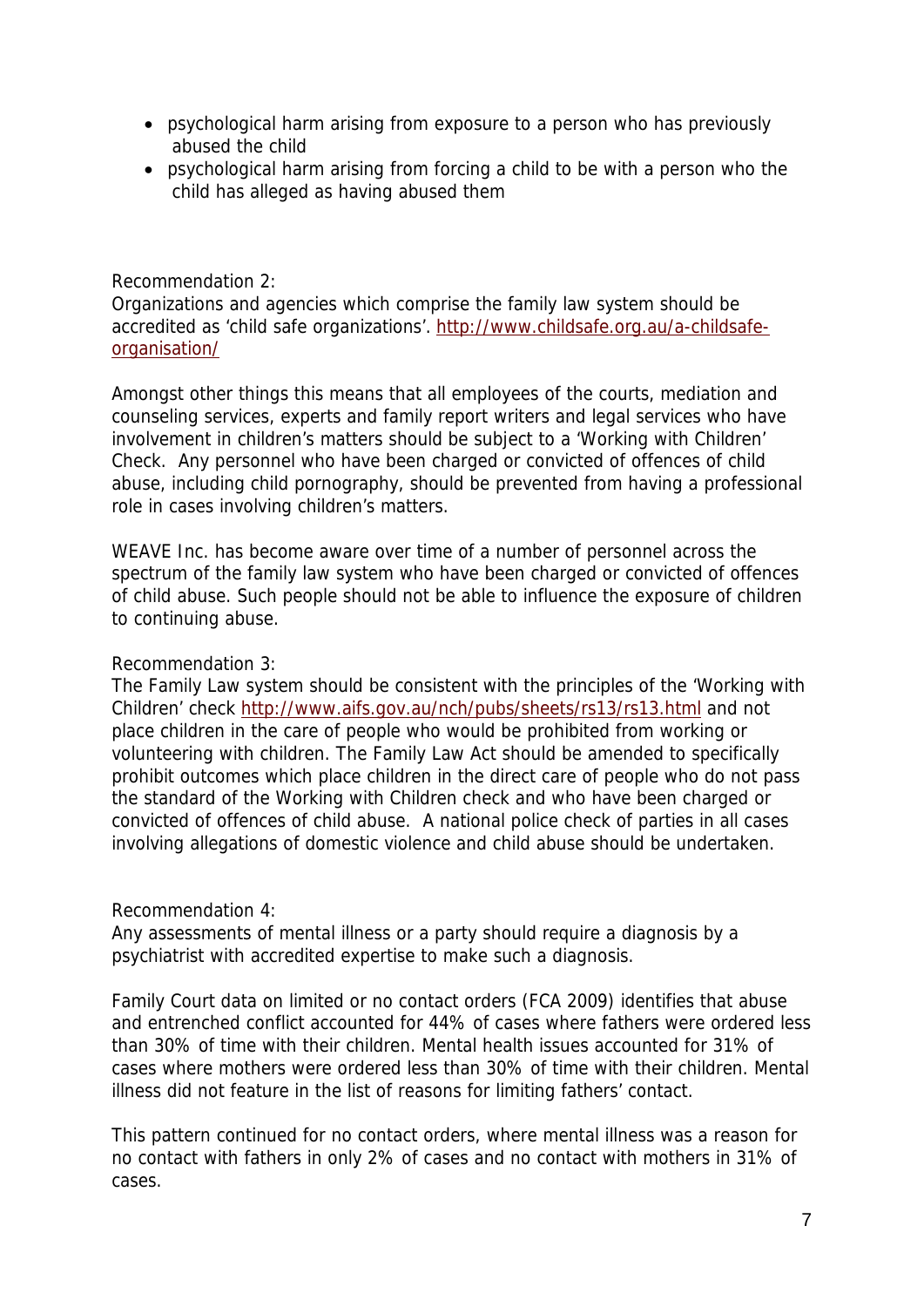Although women (22%) are slightly more likely than men (18%) to have a diagnosed mental illness, according to ABS data (2007), this does not account for the significant gender disparity on mental illness in the Family Court data. As Foote (2006) and Shea- Hart (2006) identify, mothers' mental illness was a favourite 'explanation' for mothers making allegations of child abuse. WEAVE Inc. has seen numerous cases where the labeling of mothers has been by professionals, such as non-clinical psychologists or Independent Children's lawyers without the necessary qualification to diagnose mental illness – which is a qualification in psychiatry or clinical psychology. Labels of mental illness, whether rightly or wrongly applied, affect the willingness of legal aid organizations to further assist mothers who want to appeal decisions which expose their children to abuse.

The proposed changes to the Family Law Act will go some way to improving the approach to family violence and WEAVE Inc. includes below the recommendations from its submission to the Committee on the Family Violence Amendments in addition to the above recommendations.

# **1. Prioritizing the Safety of Children**

### **Recommendation 1:**

**It is fundamental that the key focus of Family Law should be ensuring the safety of women and children from ongoing violence and abuse and that safety should be the primary threshold factor in decision making about children's contact with their parents and others.** 

# **2. Convention on the Rights of the Child**

# **Recommendation 2:**

**It is important that the Australian Government's ratification of the United**  Nations' Convention on the Rights of the Child is confirmed in the *Family* **Law Act and as such that the Family Law Act develops and undertakes all actions and policies to promote the best interests of the child, prioritizing the child's fundamental right to freedom from abuse and violence.** 

#### **Recommendation 3:**

**WEAVE Inc recommends that specialised assessment processes should be developed at each stage of the family law system so that in-depth assessments can be carried out. This would enable the complexities of family violence to be properly explored and the on-going emotional, physical and psychological safety of women and children can be assured.** 

**The Family Law Council's report** on **Family Law and Child Protection** (2002) also argues that the current system does not adequately address the issue of child protection within the Family Court proceedings and has recommended the establishment of a national child protection system within the Family Court.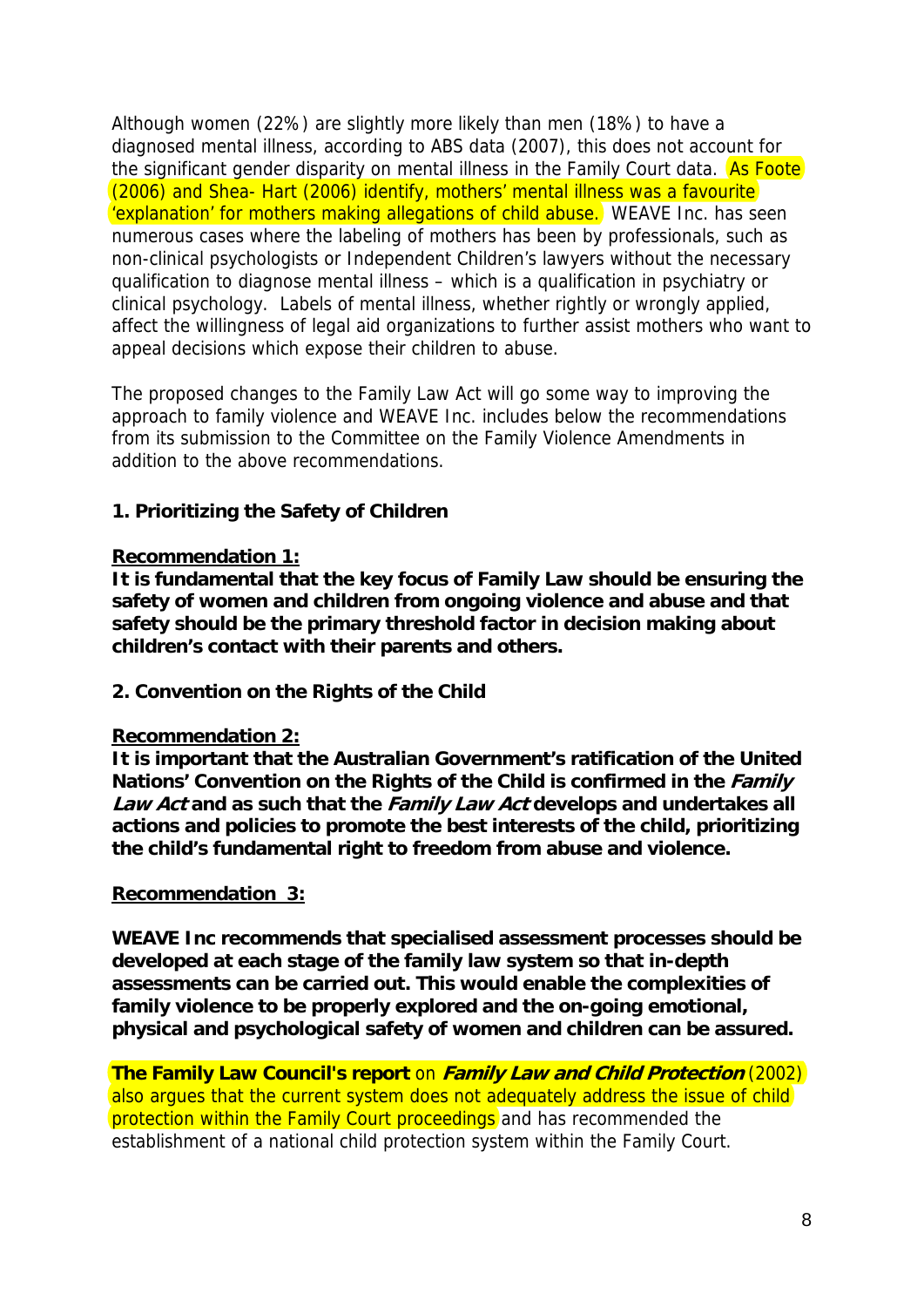# **3. Requiring parties to disclose involvement of child welfare authorities**

It is essential that full information about child protection notifications, assessments and proceedings be made available to the family law system in order for consideration to be given to such reports.

States and territories should be required to detail whether any active investigation of a report has taken place and the nature of the investigation. WEAVE Inc. is aware that many Family Court Form 4 reports do not meet the state department's triage criteria for investigation (at risk of immediate harm) as the child is often in the care of the protective parent, with a family court hearing pending. The outcome is that there is no investigation at all, but the family court is notified that the report was 'unsubstantiated' without revealing that there was no process of investigation and therefore no possibility of substantiation. Where an investigation has taken place and the abuse is substantiated and the child protection system has recommended restrictions on contact, decision-makers should be required to make orders consistent with the child protection recommendation, or otherwise provide detailed reasons why they have chosen to diverge from those recommendations. Previously judges have chosen to ignore child protection recommendations on the basis that the alleged perpetrator had not been subject to a natural justice process. This would not be possible of the judge were to begin from the priority of the safety of the child and her/his family.

In 2002, the Family Law Council first highlighted the significant problems between the two tiered system of state child protection authorities and the federal family law system.

AIFS (Moloney et al, 2007) report draws attention to the problems in the intersection of state and federal legal systems. Lawyers and family relationship sector professionals find child protection systems difficult to engage with when there are concerns about risks to children (p.15). This has been a longstanding problem.

AIFS (Moloney et al, 2007) report states: "However, it has been noted that when State and Territory authorities become aware that a matter is proceeding in the federal family court, the case is not investigated, or if it is, only to a preliminary stage" (p. 75).

The Family Law Council (2009) has also recommended the need for improved collaboration across state/territory child protection agencies and family court.

Laing (2010) has also highlighted the need for improved responses from state-level agencies:

- Not defer investigations because of family court
- Police proactive policies of investigation, evidence gathering and ongoing protection of women and children.

The Family Law Council (2009) recommends improved coordination and collaboration between state and territory child protection agencies and the federal Family Law Act, including: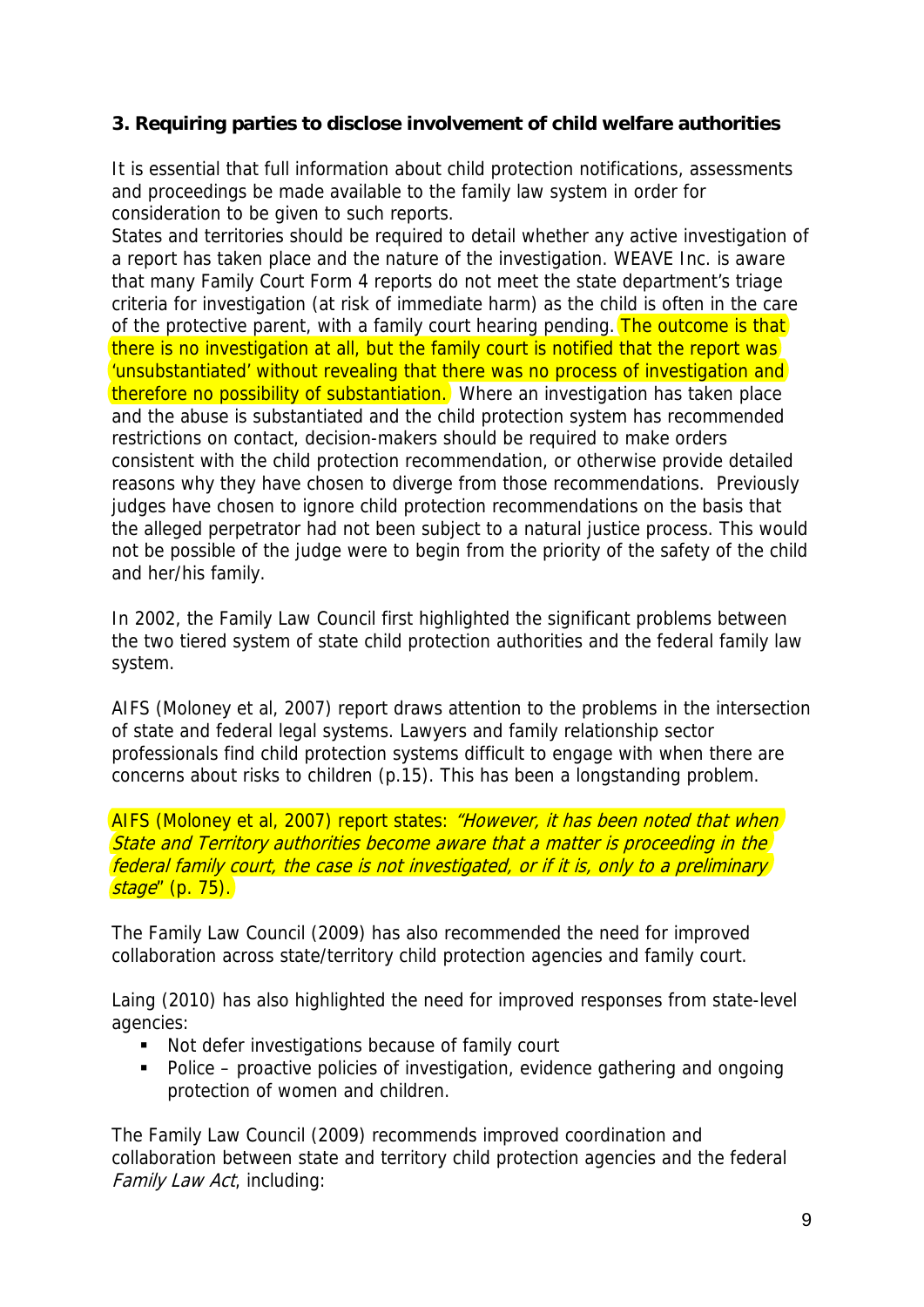- transportability of state family violence injunctive orders;
- establishment of a national register of family violence orders;
- establishment of a network database which records family violence orders;
- a residual family court power to require state child protection agencies to become parties to family law court proceedings about children (p.58).

### **Recommendation 4:**

**Weave Inc recommends that an inquiry be established into the viability of a national child protection unit or that the Federal Government provide support and funding to state child protection systems to conduct specific investigations in family law cases where allegations of violence and abuse have been made.** 

# **5. Removing Disincentives to Disclosing Violence**

The 'friendly parent' provision has caused considerable problems for women and children in their ability to raise allegations of family violence, fearing the negative consequences of being labelled an 'unfriendly parent'. There are numerous incidences where women have lost residence of their children to an abusive parent as a result of this provision.

Chisholm (2009) recommends that the 'friendly parent' provision should be amended <u>"...so it recognizes that parents sometimes need to take action to protect children </u> from risk" (p. 7).  $\ell$ ...it seems that the friendly parent provision, s60CC (3) (c)...has had the undesirable consequence in some cases of discouraging parents affected by violence form disclosing violence to the family court" (p. 103).

#### **Recommendation 5:**

# **WEAVE Inc strongly argues that the 'friendly parent' provision should be removed from the Family Law Act.**

It is imperative that in making this proposed change that highly trained specialists in domestic violence and child abuse be employed by the Family Law system in assessing risk to women and children.

The AIFS study highlighted that the application of the presumption in interim hearings on the basis of little evidence was seen as problematic (Moloney et al, 2007 p.20).

Once an interim order has been made, it can be difficult to change at final hearing.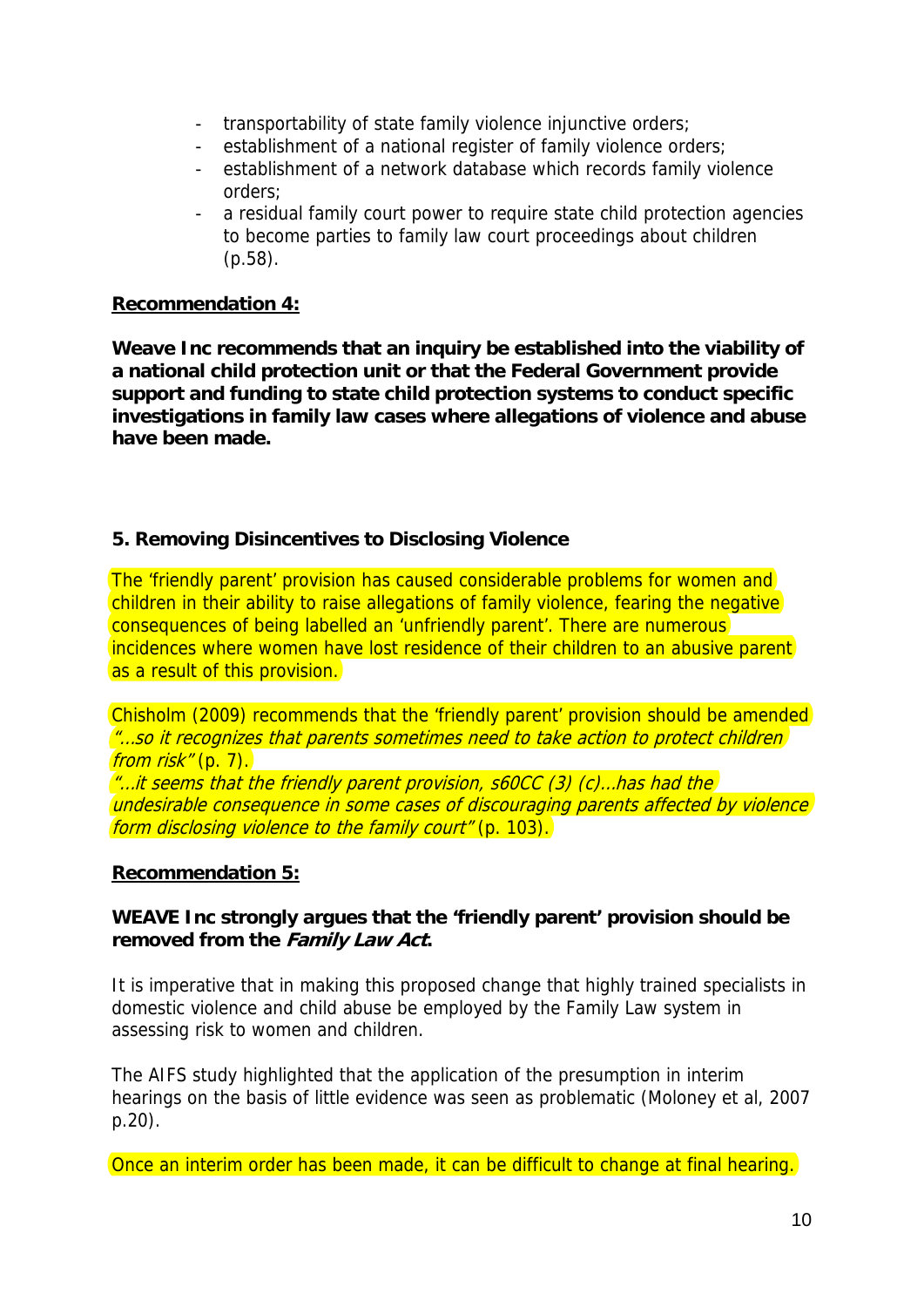"The result will be that the interim decision, made on inadequate material, will in effect determine the final outcome" (Chisholm, 2009, p. 82).

"There is a temptation for the judicial officer to make orders that the children should spend equal time with each parent. Such orders may appear to have the advantage of being fair as between the parents, preserving the opportunity for each parent to argue at the final hearing that the child should mainly live with them. But such orders might impose an equal sharing arrangement on children where this is not in their interest.

The problem is that this approach leads to decisions which have more to do with preserving the rights of parents than doing what is in the best interests for the children." (Chisholm, 2009, p. 82).

Chisholm (2009) argues that it is impossible for interim court hearings to give adequate attention to violence issues.

This will require additional judicial and other resources. Chisholm (2009) has recommended (Recommendation 2.6):

 "That the government consider providing family courts with the additional resources necessary to ensure that adequate attention can be given to children's cases in interim hearings, especially cases involving allegations of family violence" (Chisholm, 2009).

### **Recommendation 6:**

**WEAVE Inc would emphasise the importance of highly trained specialists in domestic violence and child abuse being used by the Court to determine domestic violence and child abuse and in identifying past experiences of abuse and violence and future risk to both women and children. There is a need for a considerably improved capacity in courts to solicit or provide high-quality assessments that will assist them to make safe, timely and child-focused decisions, especially at the interim stage.** 

# **7. Training and Education**

Education across the family law system for all professionals including the judiciary in family violence dynamics and child development is necessary. Weave Inc recommends comprehensive and ongoing education and training for judicial officers, legal practitioners, children's representatives, mediators, counsellors and those involved in preparing family assessments for family court, and child protection services in areas such as:

- Relationship and interconnectivities between domestic violence and child abuse.
- **Effects** of domestic violence and trauma on women and children
- **Effects of domestic violence on relationship between women and their** children, and impacts on parenting capacity
- **EXECT** Links between child abuse, domestic violence and separation and divorce
- **Conditions that promote recovery from trauma for women and children**
- Dynamics of sexual and domestic violence perpetrators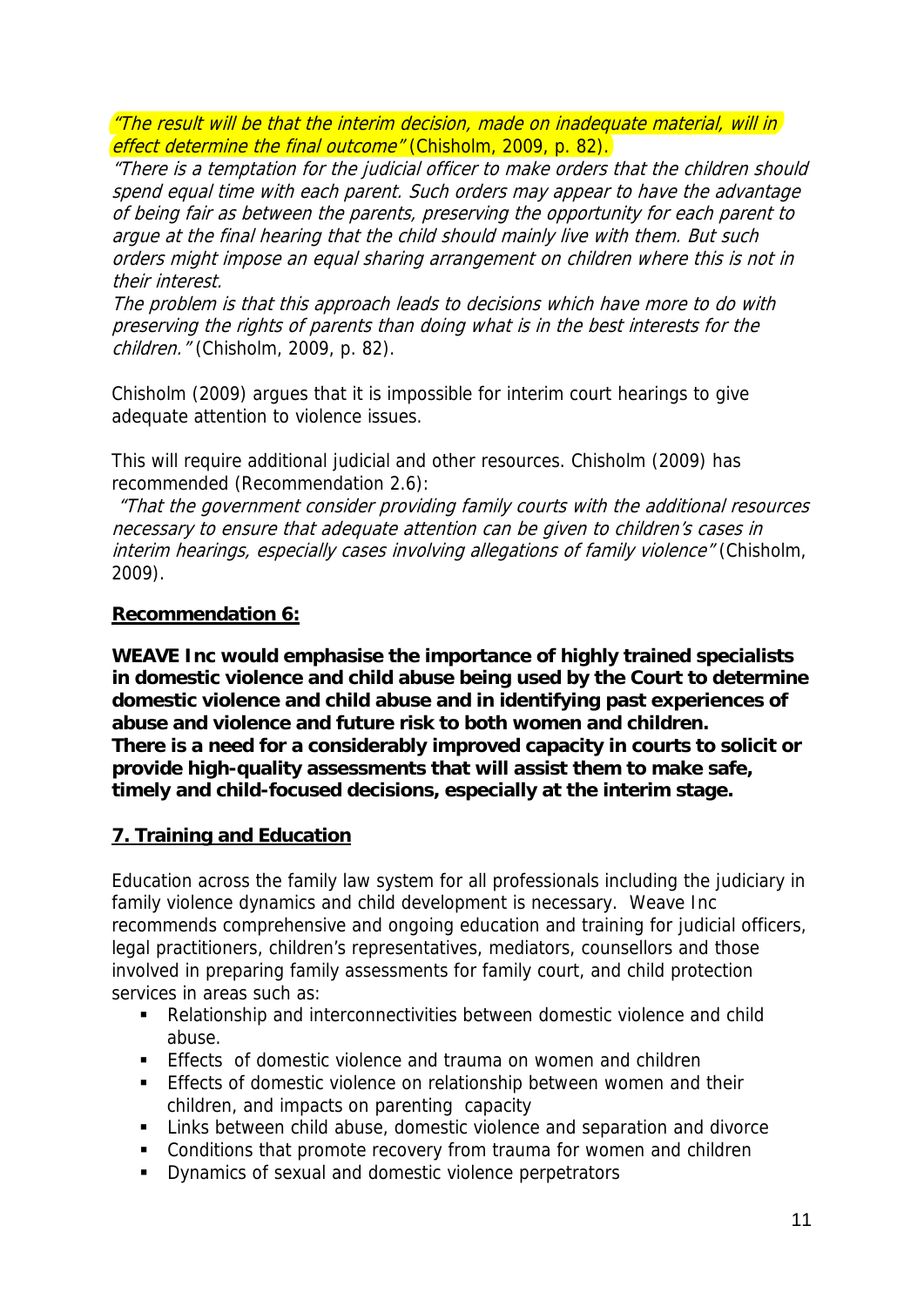- Risks and forms of post separation violence
- Assessment of claims of change in perpetrator of abuse

The Family Law Council (2009) wants this training and education to be based on a "common knowledge base":

- Revise the booklet "Best Practice Guidelines for Lawyers doing Family Law Work" to incorporate detailed information on family violence.
- Good practice quidelines, models and tools.
- Guidelines for good practice for lawyers
- A framework for expert assessments, precedent orders and judicial bench books
- Expert panel and reference group endorse content of education and training on family violence for those involved in the system

#### Chisholm (2009) in Recommendation 4.3 states

"That the Government, the family law courts, and other agencies and bodies forming part of the family law system consider ways in which those working in the family law system might be better educated in relation to issues of family violence." Of note is Chisholm's recommendation that experience and knowledge of family violence to be taken into account when considering the appointment of persons to

# References:

Australian Bureau of Statistics, (2006) *Personal Safety Survey*, Catalogue Number 4906.0, Canberra, AGPS.

significant positions in organisations forming part of the family law system.

Australian Bureau of Statistics, (2008) *National Survey of Mental Health and Wellbeing: Summary of Results*, Catalogue Number 4326.0, Canberra, AGPS.

- Bagshaw, D., Brown, T. , Wendt, S., Campbell, A., McInnes, E., Tinning, B., Batagol, B., Sifris, A., Tyson, D., Baker, J., Fernandez Arias, P. (2010) *Family Violence and Family Law in Australia: The Experiences and Views of Children and Adults from Families who Separated Post-1995 and Post-2006,* Attorney-General's Department, Canberra.
- Brown, T., Frederico, M., Hewitt, L., and Sheehan, R., (1998) *Violence in Families Report Number One: The Management of Child Abuse Allegations in Custody and Access Disputes before the Family Court of Australia*, Monash University Clayton, The Family Violence and Family Court Research Program Monash University Clayton and the Australian Catholic University, Canberra.
- Brown, T., Frederico, M., Hewitt, L. and Sheehan, R., (2001) *'*The Child Abuse and Divorce Myth' *Child Abuse Review,* 10: 113-124.
- Brown, T., Sheehan, R., Frederico, M., and Hewitt, L., (2001) *Resolving Family Violence to Children: The Evaluation of Project Magellan, a pilot project for managing Family Court residence and contact disputes when allegations of child abuse have been made.* Monash University Clayton, The Family Violence and Family Court Research Program.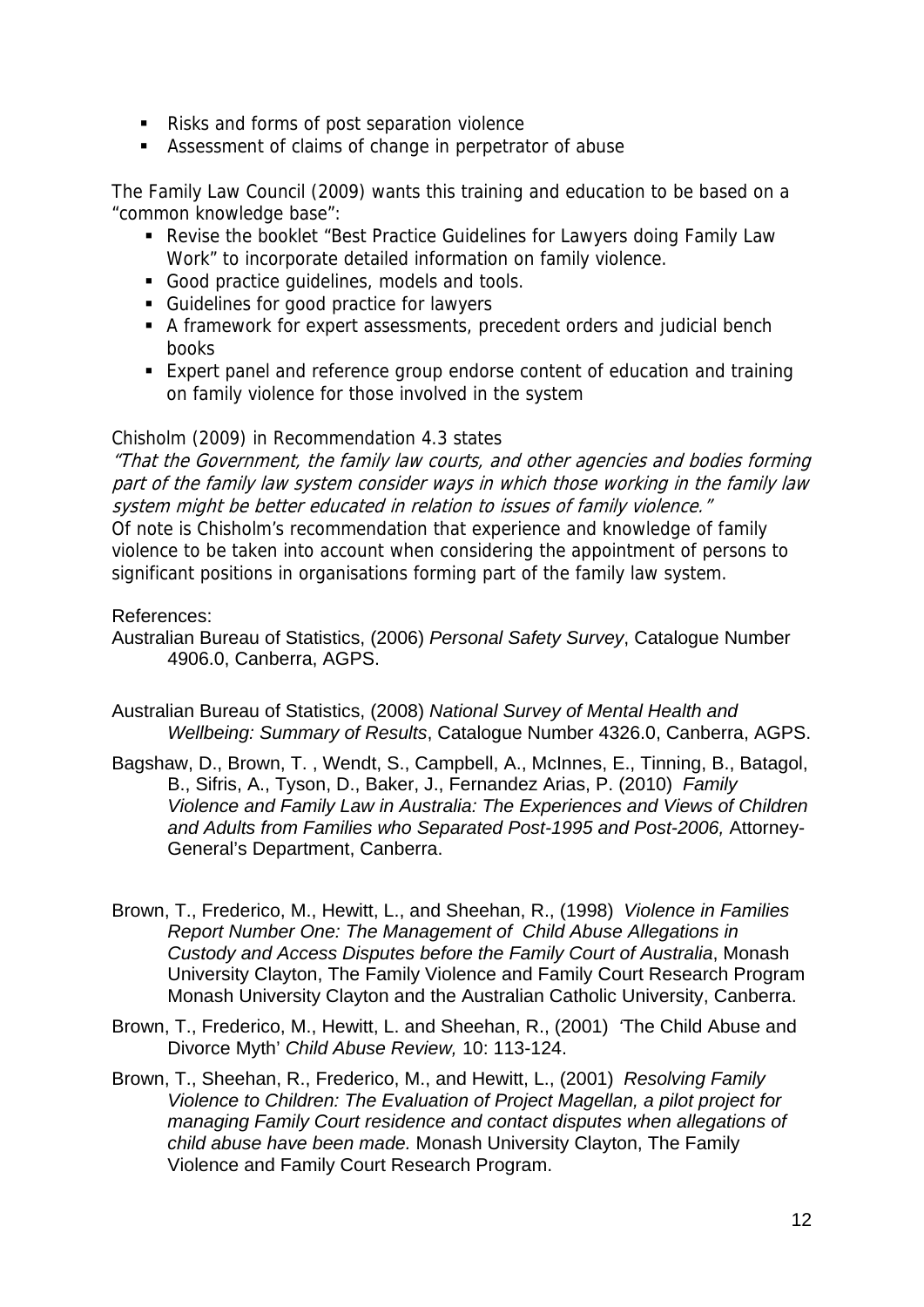Chisholm, R. (2009) *Family Courts Violence Review*, Canberra, Attorney General's Department.

Family Court of Australia 2009 *Family Court Bulletin*, Issue 4.

[http://www.familycourt.gov.au/wps/wcm/resources/file/eb68d0045d88f17/FCB\\_issue](http://www.familycourt.gov.au/wps/wcm/resources/file/eb68d0045d88f17/FCB_issue4_July09.htm) [4\\_July09.htm](http://www.familycourt.gov.au/wps/wcm/resources/file/eb68d0045d88f17/FCB_issue4_July09.htm) 

Family Law Council (2002) *Family Law and Child Protection*, Canberra, AGPS.

- Family Law Council (2009) *Improving Responses to Family Violence in the Family Law System,* Canberra, Australian Government Attorney-General's Department.
- Fleming, J., (1997) 'Prevalence of Childhood Sexual Abuse in a community sample of Australian women', *Medical Journal of Australia,* 166: 65-68.
- Foote, Wendy Lee, 2006, *Child Sexual Abuse Allegations in the Family Court,* Thesis Collection, University of Sydney Faculty of Education and Social Work.
- Higgins, D. & Kaspiew, R. 2011 *Child Protection and Family Law, Joining the Dots*. National Child Protection Clearinghouse Issues Paper No. 34 Melbourne: AIFS.

Hume, M., (2003) The Relationship between child sexual Abuse, Domestic Violence and Separating Families, *Child Sexual Abuse: Justice Response or Alternative Resolution* Australian Institute of Criminology, Adelaide May 1-2.

[http://www.aic.gov.au/events/aic%20upcoming%20events/2003/~/media/conference](http://www.aic.gov.au/events/aic%20upcoming%20events/2003/%7E/media/conferences/2003-abuse/hume.ashx) [s/2003-abuse/hume.ashx](http://www.aic.gov.au/events/aic%20upcoming%20events/2003/%7E/media/conferences/2003-abuse/hume.ashx) 

- [Laing, Lesley](http://www.austdvclearinghouse.unsw.edu.au/dbtw-wpd/exec/dbtwpub.dll?AC=SEE_ALSO&QF0=Personal+name&QI0==%22Laing,+Lesley%22&XC=/dbtw-wpd/exec/dbtwpub.dll&BU=http%3A%2F%2Fwww.austdvclearinghouse.unsw.edu.au%2Fresearch.html&TN=CATALO%7E1&SN=AUTO378&SE=901&RN=0&MR=20&TR=0&TX=1000&ES=0&CS=1&XP=&RF=brieftitlenew&EF=&DF=Record_display_new&RL=0&EL=0&DL=0&NP=3&ID=&MF=&MQ=&TI=0&DT=&ST=0&IR=4907&NR=0&NB=0&SV=0&SS=0&BG=&FG=&QS=&OEX=ISO-8859-1&OEH=ISO-8859-1) (2010) *No Way to Live : Women's [Experiences](http://www.austdvclearinghouse.unsw.edu.au/research.html##) of Negotiating the Family Law System in the Context of Domestic Violence*, [South Eastern](http://www.austdvclearinghouse.unsw.edu.au/dbtw-wpd/exec/dbtwpub.dll?AC=SEE_ALSO&QF0=Corporate+name&QI0==%22South+Eastern+Sydney+Illawawrra+Area+Health+Service.+NSW+Health%22&XC=/dbtw-wpd/exec/dbtwpub.dll&BU=http%3A%2F%2Fwww.austdvclearinghouse.unsw.edu.au%2Fresearch.html&TN=CATALO%7E1&SN=AUTO378&SE=901&RN=0&MR=20&TR=0&TX=1000&ES=0&CS=1&XP=&RF=brieftitlenew&EF=&DF=Record_display_new&RL=0&EL=0&DL=0&NP=3&ID=&MF=&MQ=&TI=0&DT=&ST=0&IR=4907&NR=0&NB=0&SV=0&SS=0&BG=&FG=&QS=&OEX=ISO-8859-1&OEH=ISO-8859-1)  [Sydney Illawarra Area Health Service. NSW Health](http://www.austdvclearinghouse.unsw.edu.au/dbtw-wpd/exec/dbtwpub.dll?AC=SEE_ALSO&QF0=Corporate+name&QI0==%22South+Eastern+Sydney+Illawawrra+Area+Health+Service.+NSW+Health%22&XC=/dbtw-wpd/exec/dbtwpub.dll&BU=http%3A%2F%2Fwww.austdvclearinghouse.unsw.edu.au%2Fresearch.html&TN=CATALO%7E1&SN=AUTO378&SE=901&RN=0&MR=20&TR=0&TX=1000&ES=0&CS=1&XP=&RF=brieftitlenew&EF=&DF=Record_display_new&RL=0&EL=0&DL=0&NP=3&ID=&MF=&MQ=&TI=0&DT=&ST=0&IR=4907&NR=0&NB=0&SV=0&SS=0&BG=&FG=&QS=&OEX=ISO-8859-1&OEH=ISO-8859-1); [St George Domestic](http://www.austdvclearinghouse.unsw.edu.au/dbtw-wpd/exec/dbtwpub.dll?AC=SEE_ALSO&QF0=Corporate+name&QI0==%22St+George+Domestic+Violence+Committee%22&XC=/dbtw-wpd/exec/dbtwpub.dll&BU=http%3A%2F%2Fwww.austdvclearinghouse.unsw.edu.au%2Fresearch.html&TN=CATALO%7E1&SN=AUTO378&SE=901&RN=0&MR=20&TR=0&TX=1000&ES=0&CS=1&XP=&RF=brieftitlenew&EF=&DF=Record_display_new&RL=0&EL=0&DL=0&NP=3&ID=&MF=&MQ=&TI=0&DT=&ST=0&IR=4907&NR=0&NB=0&SV=0&SS=0&BG=&FG=&QS=&OEX=ISO-8859-1&OEH=ISO-8859-1)  [Violence Committee](http://www.austdvclearinghouse.unsw.edu.au/dbtw-wpd/exec/dbtwpub.dll?AC=SEE_ALSO&QF0=Corporate+name&QI0==%22St+George+Domestic+Violence+Committee%22&XC=/dbtw-wpd/exec/dbtwpub.dll&BU=http%3A%2F%2Fwww.austdvclearinghouse.unsw.edu.au%2Fresearch.html&TN=CATALO%7E1&SN=AUTO378&SE=901&RN=0&MR=20&TR=0&TX=1000&ES=0&CS=1&XP=&RF=brieftitlenew&EF=&DF=Record_display_new&RL=0&EL=0&DL=0&NP=3&ID=&MF=&MQ=&TI=0&DT=&ST=0&IR=4907&NR=0&NB=0&SV=0&SS=0&BG=&FG=&QS=&OEX=ISO-8859-1&OEH=ISO-8859-1); [University of Sydney](http://www.austdvclearinghouse.unsw.edu.au/dbtw-wpd/exec/dbtwpub.dll?AC=SEE_ALSO&QF0=Corporate+name&QI0==%22University+of+Sydney%22&XC=/dbtw-wpd/exec/dbtwpub.dll&BU=http%3A%2F%2Fwww.austdvclearinghouse.unsw.edu.au%2Fresearch.html&TN=CATALO%7E1&SN=AUTO378&SE=901&RN=0&MR=20&TR=0&TX=1000&ES=0&CS=1&XP=&RF=brieftitlenew&EF=&DF=Record_display_new&RL=0&EL=0&DL=0&NP=3&ID=&MF=&MQ=&TI=0&DT=&ST=0&IR=4907&NR=0&NB=0&SV=0&SS=0&BG=&FG=&QS=&OEX=ISO-8859-1&OEH=ISO-8859-1); [Benevolent Society of New South](http://www.austdvclearinghouse.unsw.edu.au/dbtw-wpd/exec/dbtwpub.dll?AC=SEE_ALSO&QF0=Corporate+name&QI0==%22Benevolent+Society+of+New+South+Wales%22&XC=/dbtw-wpd/exec/dbtwpub.dll&BU=http%3A%2F%2Fwww.austdvclearinghouse.unsw.edu.au%2Fresearch.html&TN=CATALO%7E1&SN=AUTO378&SE=901&RN=0&MR=20&TR=0&TX=1000&ES=0&CS=1&XP=&RF=brieftitlenew&EF=&DF=Record_display_new&RL=0&EL=0&DL=0&NP=3&ID=&MF=&MQ=&TI=0&DT=&ST=0&IR=4907&NR=0&NB=0&SV=0&SS=0&BG=&FG=&QS=&OEX=ISO-8859-1&OEH=ISO-8859-1)  **[Wales](http://www.austdvclearinghouse.unsw.edu.au/dbtw-wpd/exec/dbtwpub.dll?AC=SEE_ALSO&QF0=Corporate+name&QI0==%22Benevolent+Society+of+New+South+Wales%22&XC=/dbtw-wpd/exec/dbtwpub.dll&BU=http%3A%2F%2Fwww.austdvclearinghouse.unsw.edu.au%2Fresearch.html&TN=CATALO%7E1&SN=AUTO378&SE=901&RN=0&MR=20&TR=0&TX=1000&ES=0&CS=1&XP=&RF=brieftitlenew&EF=&DF=Record_display_new&RL=0&EL=0&DL=0&NP=3&ID=&MF=&MQ=&TI=0&DT=&ST=0&IR=4907&NR=0&NB=0&SV=0&SS=0&BG=&FG=&QS=&OEX=ISO-8859-1&OEH=ISO-8859-1)**
- McInnes, E., (2003) Parental Alienation Syndrome: A Paradigm for Child Abuse in Australian Family Law, *Child Sexual Abuse: Justice Response or Alternative Resolution* Australian Institute of Criminology, Adelaide May 1-2.
- Moloney, L., Smyth, B., Weston, R., Richardson, N., Qu, L., and Gray, M., (2007), *Allegations of Family Violence and Child Abuse in Family Law Children's Proceedings*, Research Report No. 15, Melbourne, Australian Institute of **Family Studies.**
- Moloney, L., Smyth, B., et al (2007) *Allegations of Family Violence and Child Abuse in Family Law Children's Proceedings: A Pre-reform Exploratory Study. (Research Report No. 15).* Melbourne*,* Australian Institute of Family Studies.
- Mullen P. and Fleming J., (1998) *Long -Term Effects of Child Sexual Abuse*, Issues in Child Abuse Prevention Number 9, National Child Protection Clearing House, Melbourne.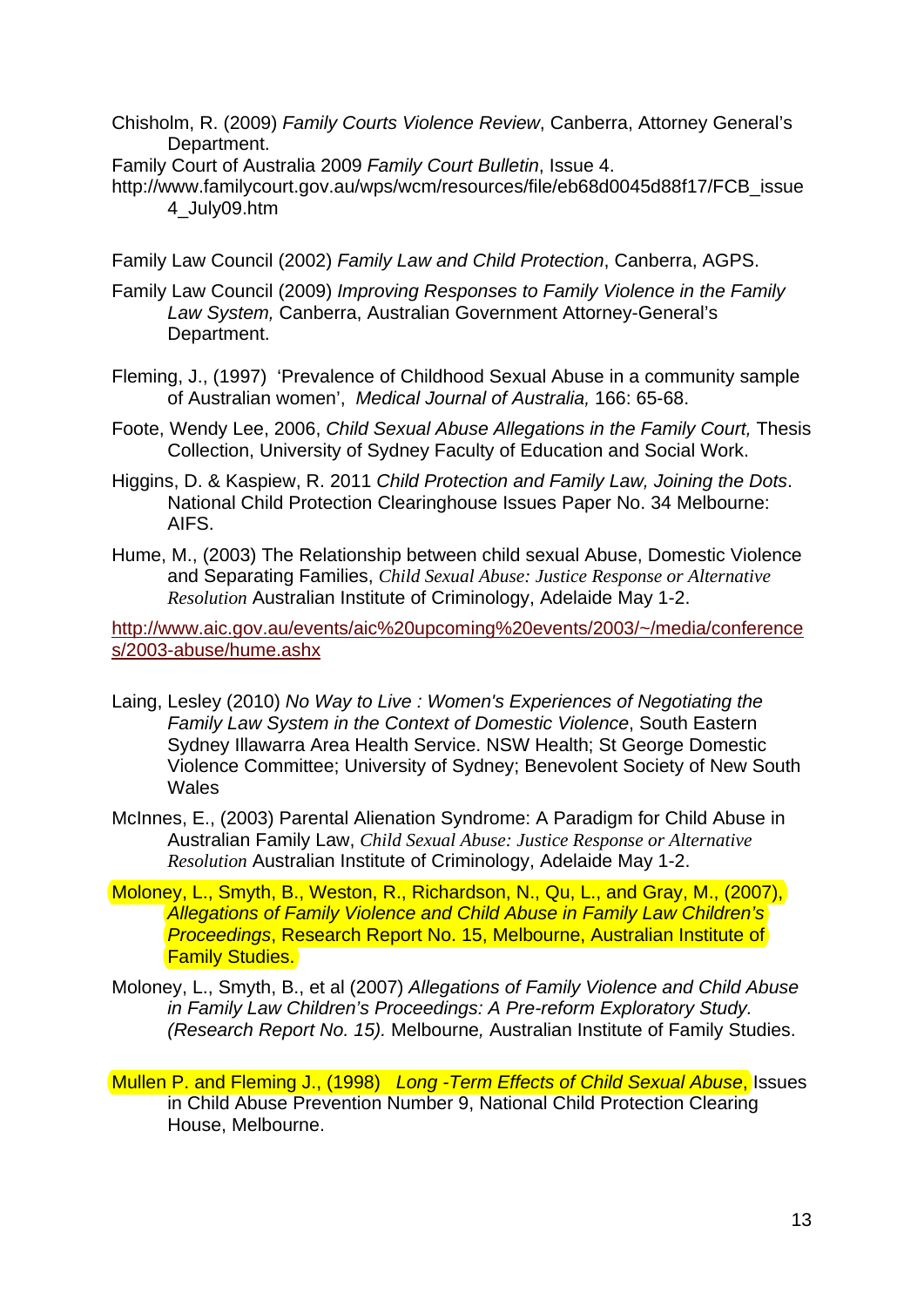- Mullen, P., Martin, J., Anderson, J., Romans, S. and Herbison, P., (1993) 'Childhood Sexual Abuse and Mental Health in Adult Life', *British Journal of Psychiatry.* 163:721-732.
- Muller, R., Sicoli, L., and Lemieux, L., (2000) 'Relationship between attachment style and Posttraumatic Stress Symptomatology Among Adults who report the experience of childhood abuse', *Journal of Traumatic Stress*, 13 (2):321-332.
- Parkinson, P., (1990) 'Child Sexual Abuse Allegations in the Family Court', Australian *Journal of Family Law,* 4 (1): 60-84.
- Parkinson, P., (1990a) 'Unacceptable Risks and the Investigation of Child Sexual Abuse', *Australian Journal of Family Law,* 4 (3): 254-260.
- Parkinson, P., (1995) 'Custody, Access and Domestic Violence', *Australian Journal of Family Law,* 9 (1): 41-57.
- Parkinson, P., (1998) 'Family Law and Parent-Child Contact: assessing the risk of sexual abuse', *3rd National Family Court Conference*, Melbourne: October 20-24.
- Peters, S. D. (1988) 'Child sexual abuse and later psychological problems', in G. Wyatt and G. Powell (eds) *Lasting Effects of Child Sexual Abuse*, California Sage, Newbury Park, pp. 101 - 117.
- Shea-Hart, A. ( 2006) *Children Exposed to Domestic Violence: Whose'Best Interests' in the Family Court?,* Adelaide: Thesis for University of South Australia School of Social Work and Social Policy.
- Shea-Hart, A. ( 2008) Domestic violence marginalised & children's needs compromised in the construction of children's 'best interests', 'Paper given at the *Shared Parental Responsibility in Australian Family Law and the Impact on Children* Seminar, Centre for Peace, Conflict and Mediation, University of South Australia, April 13-15.
	- http://www.unisa.edu.au/hawkeinstitute/cpcm/seminar-papers.asp
- Yellowlees, P. and Kaushik, A., (1994) 'A case-control study of the sequelae of childhood sexual assault in adult psychiatric patients', *Medical Journal of Australia,* 160 (4): 408-411.
- Zlotnick, C., Zakriski, A., Shea, M., Costello, E., Begin, A., Pearlstein, T., and Simpson, E., (1996) 'The Long-Term Sequelae of Sexual Abuse: Support for a Complex Post-traumatic Stress Disorder', *Journal of Traumatic Stress,* 9 (2):195-213.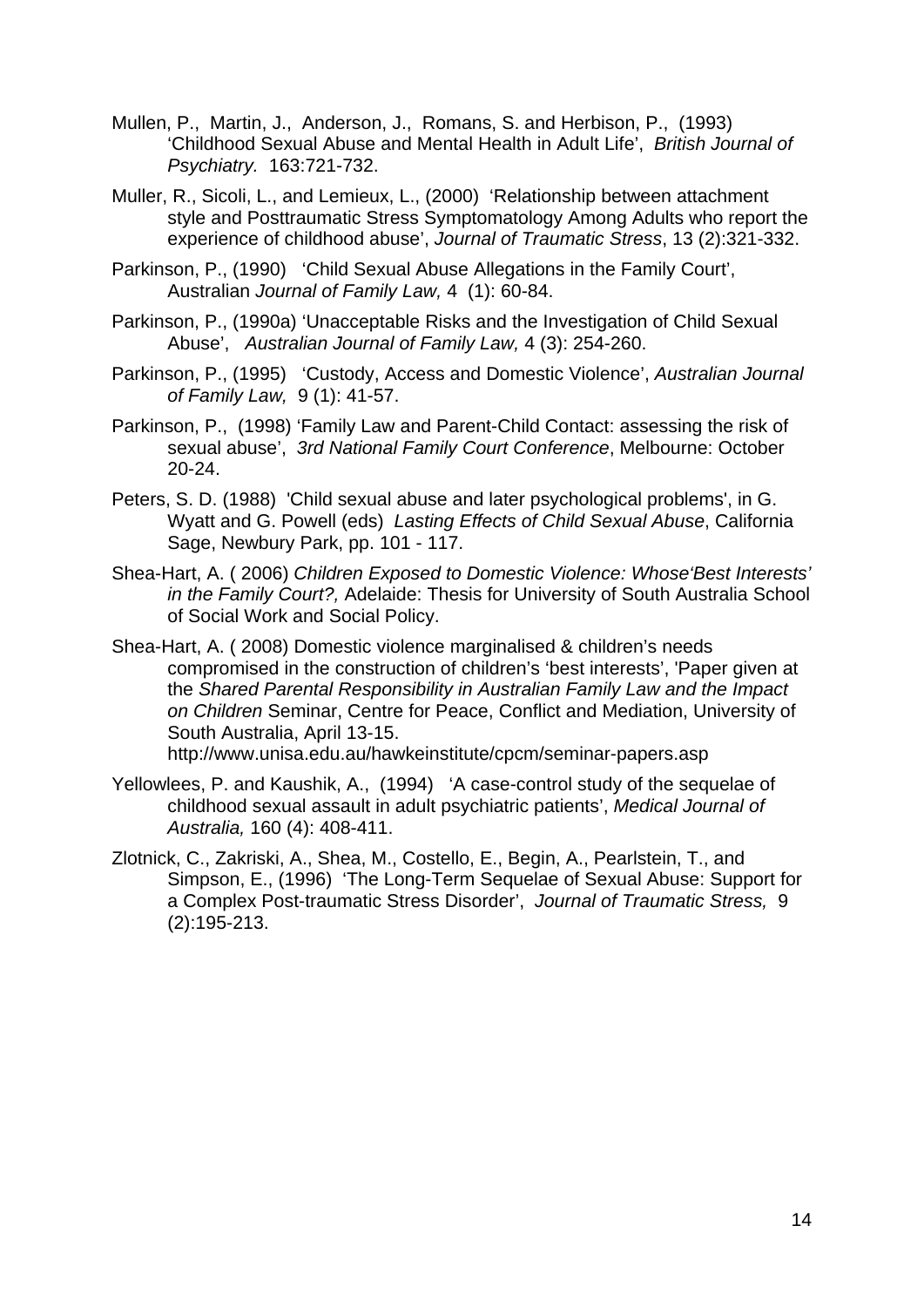Mum jailed for denying access to boy's dad Australian, The (Australia) ‐ Tuesday, May 5, 2009 Author: Caroline Overington

THE Family Court sentenced a mother to six months in prison for refusing to let a father see his 11‐year‐old son. The mother, who cannot be named because it would identify the boy, spent 16 days behind bars before the sentence was stayed on appeal.

The judge, federal magistrate Jim Brewster, acknowledged that the boy would be ``quite traumatised'' by the idea of his mother, with whom he had lived since 2001, being jailed. But, he said, he wanted to deter other parents from acting the same way. Parents would not be permitted to ``usurp the court and flout court orders'' and decide a child could not have a relationship with the other parent.

It is believed to be the first time in two years that a mother has been sent to prison for refusing to provide a father with access to his children. In 2007, soon after the Howard government's changes to family law were introduced, a judge jailed a pregnant woman for denying a father access to their child on Christmas Day, Father's Day, and the child's birthday, saying her actions had been ``deliberate, calculated and malicious''.

The Full Court of the Family Court has since ruled that the sentence in the latest dispute was too harsh, releasing the mother from jail, and putting her on a two‐year good behaviour bond.

The parents were in a relationship between 1995 and 2001; the child was born in 1997. The boy lived with his mother between 2001 and 2007, when the father was granted access.

But he didn't see the boy at all during 2007 because the mother took him from his home state, NSW, to Queensland and then Western Australia, where she enrolled him in school under the name of her new partner.

It took police in three states, aided by federal officers, a year to find them.

Sending the mother to jail, the judge said it was ``clear that it is not in (the child's) best interests that his mother should be sentenced to a term of imprisonment''. But it was in the ``interests of children in general that a punishment should be imposed which will act as a deterrent to parents acting in the way that the mother has done''.

The mother told the court she understood that ``not complying with the orders has made a bad situation worse''.

\_\_\_\_\_\_\_\_\_\_\_\_\_\_\_\_\_\_\_\_\_\_\_\_\_\_\_\_\_\_\_\_\_\_\_\_\_\_\_\_\_\_\_\_\_\_\_\_\_\_\_\_\_\_\_\_\_\_\_\_\_\_\_\_\_\_\_\_\_\_\_\_\_\_\_\_

\_\_\_\_\_\_\_\_\_\_\_\_\_\_\_\_\_\_\_\_\_\_\_\_\_\_\_\_\_\_\_\_\_\_\_\_\_

<http://www.news.com.au/dailytelegraph/story/0,22049,21463034-5007132,00.html>

Mum jailed in custody battle Exclusive by Janet Fife‐Yeomans March 29, 2007 12:00 A MOTHER-of-two is behind bars for defying court orders in a tug-of-love fight with her ex‐partner.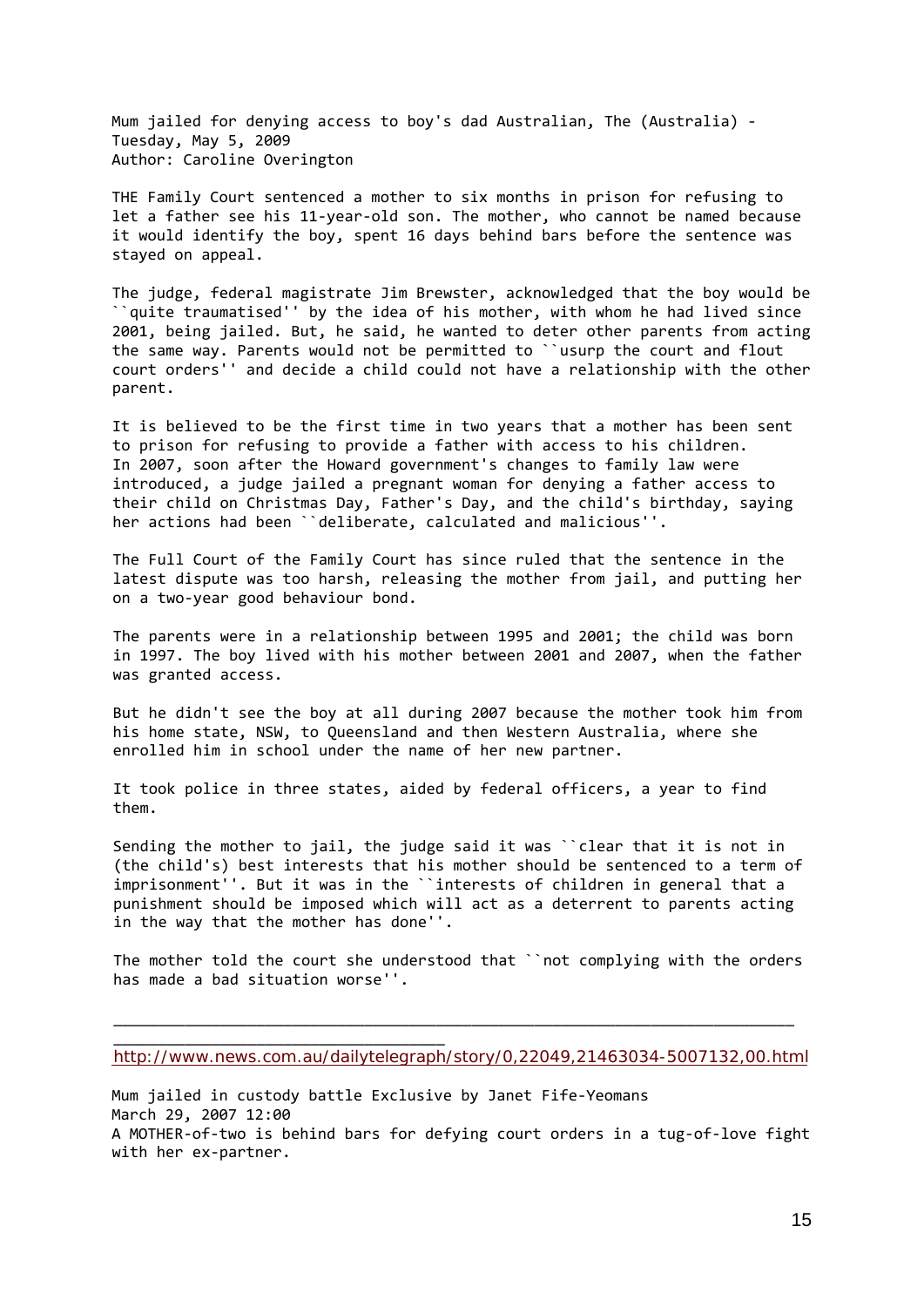In what family law experts said was a rare case, the woman, 31, was given a heartbreaking choice by the Federal Magistrates' Court – let the father to see his children or go to jail. Have you experienced a similar situation? Tell us via the feedback form below. We may not be able to publish some comments for legal reasons but we will read them all. Magistrate Michael Jarrett adjourned the case for 15 minutes but when he returned to the bench, the woman, already on a good behaviour bond for refusing access to her ex‐partner, remained unrepentant. Mr Jarrett, sitting at Lismore in northern NSW, took the rare step of jailing her for four months. She was last night in Grafton Jail and her children, a girl aged six and a boy aged eight, were with their father, 41, who was granted full custody. Her new husband yesterday told The Daily Telegraph yesterday his wife was distraught. "She has been crying," he said. The families cannot be identified. The father's solicitor, Steven Tester, said the magistrate had no choice after the mother refused a lifeline. "No one wanted to see the mother go to jail. The point of these kinds of cases is that there are laws in place and they apply to everyone, Compliance is not optional," Mr Tester said. "The Family Court heard evidence and allowed the father to have unsupervised access to his children. "Despite the mother being warned about the likely result of her not complying with the order, she took matters into her own hands. "The result is regrettable but ultimately it was the mother's choice." Family law expert Michael Taussig QC said it was an extreme case. "They are highly emotional cases and it has to be a blatant and flagrant breach of court orders before a magistrate will consider jail," Mr Taussig said. It was the culmination of six years and 22 Family Court and Federal Magistrates' Court hearings since the couple split when the woman was a few weeks pregnant with their second child. Her claim that her children would be in danger from their father, who has a number of criminal convictions, was rejected by the Family Court. In December she was placed on a good behaviour bond by the Federal Magistrates' Court after she refused to allow supervised visits by the father and hid with the children for six months. Her new husband said she intended to appeal and was preparing the case herself after being refused Legal Aid. \_\_\_\_\_\_\_\_\_\_\_\_\_\_\_\_\_\_\_\_\_\_\_\_\_\_\_\_\_\_\_\_\_\_\_\_\_\_\_\_\_\_\_\_\_\_\_\_\_\_\_\_\_\_\_\_\_\_\_\_\_\_\_\_\_\_\_\_\_\_\_\_\_\_\_\_\_\_

Mum would go to jail again for her children ‐ EXCLUSIVE Daily Telegraph (Sydney, Australia) ‐ Wednesday, July 11, 2007 Author: JANET FIFE‐YEOMANS

A MOTHER who went to jail in a tug‐of‐love row with her ex‐partner was quickly reunited with her son and daughter after her release from prison .

As she hugged her young children yesterday, the mother ‐‐ who made legal history -- told The Daily Telegraph that she would do it all again.

``I would but it's not easy,'' the woman, who cannot be identified, said.

``I'm just giving them as much love as I can.''

 $\overline{\phantom{a}}$  , where  $\overline{\phantom{a}}$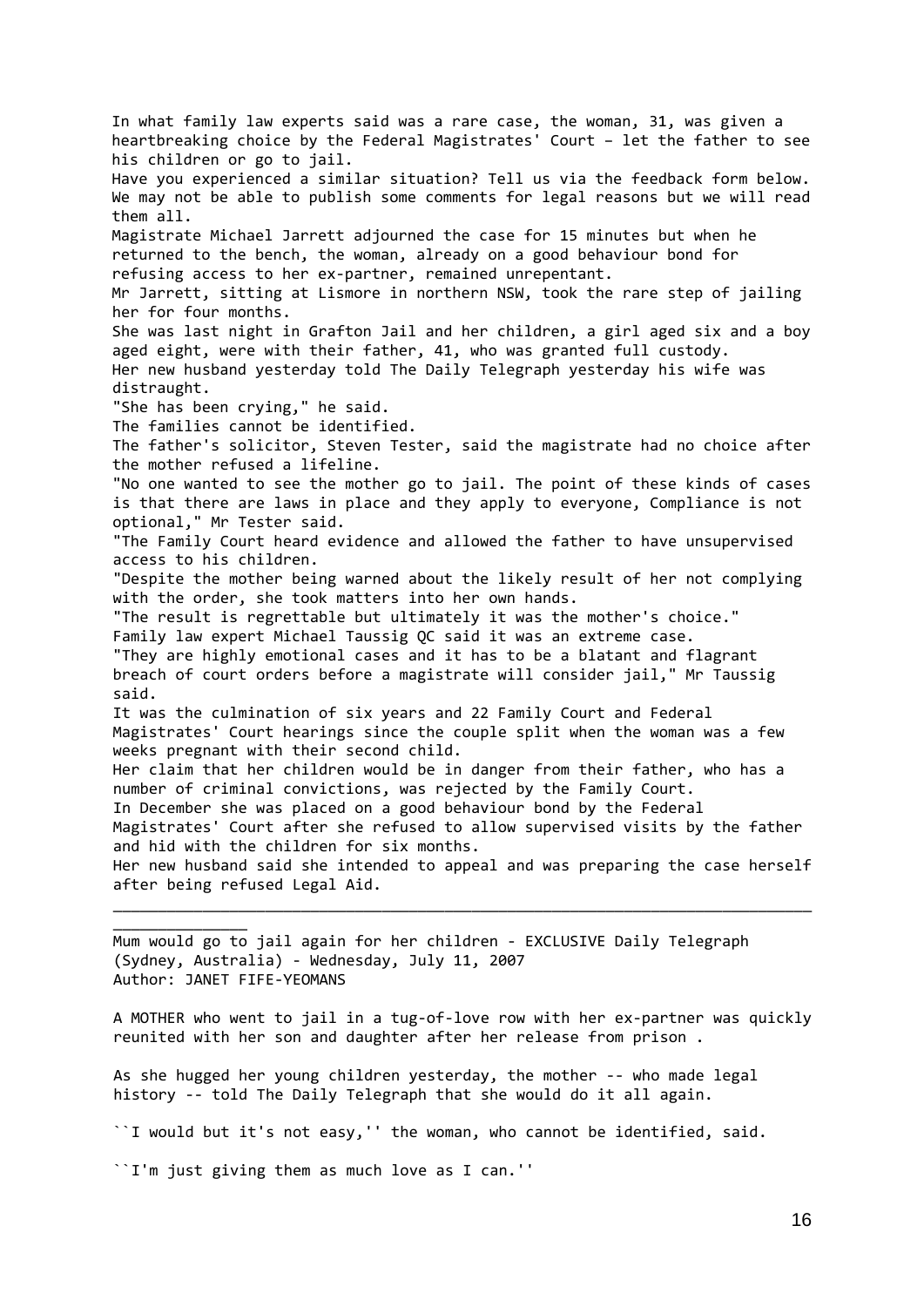She was jailed in March by the Federal Magistrates' Court after refusing to allow her ex-partner access to their children, a boy, 8, and girl, 6.

She was already on a good behaviour bond for defying court orders when Magistrate Michael Jarrett, sitting in Lismore, took the rare step of jailing her for four months.

In May, the Full Bench of the Family Court, made up of three judges, halved her four-month sentence and released her immediately from jail.

Lawyers expect the judgment, yet to be published, to set fresh guidelines, raising the bar for the jailing of parents who contravene court orders.

In jail for two months, the mother received support from fellow inmates, who praised her for being ``gutsy'' in standing up for her children and baked her a 31st birthday cake.

Yesterday she revealed how she got through with prayer and believing she had done the right thing.

``It was very rough,'' she said of the first night in a cell, with her children ordered by the court to live with their father.

``Our families are the most important assets our country has and we need to keep them together. They had never lived with their father since we separated.''

Refused Legal Aid, the woman organised an appeal from her cell with financial help from family.

She said her children were ``extremely confused'' after the court ordered the father to return the children to their mother the day after she got out of jail.

```What can I say? They've had a really hard time of it ...,'' she said.

``Our children are precious but they are treated like slabs of meat by the courts in many cases and it's very sad.''

Steven Tester, the solicitor for the woman's ex-partner, said the children had ``a ball'' living with their father.

Court orders have now restricted the father's access to six hours a month.

Custody battles

Recent cases of desperate parents:

\* June: Full Bench of Family Court overturns orders jailing a mother for four months, suspended for 12 months, for refusing to allow children, 12 and 8, to go with their father. \* May: Full Bench of Family Court overturns jailing of a NSW mother and awards her custody of her two children.

\* April: Father jailed for 12 months for four offences of contravening orders to return children to mother .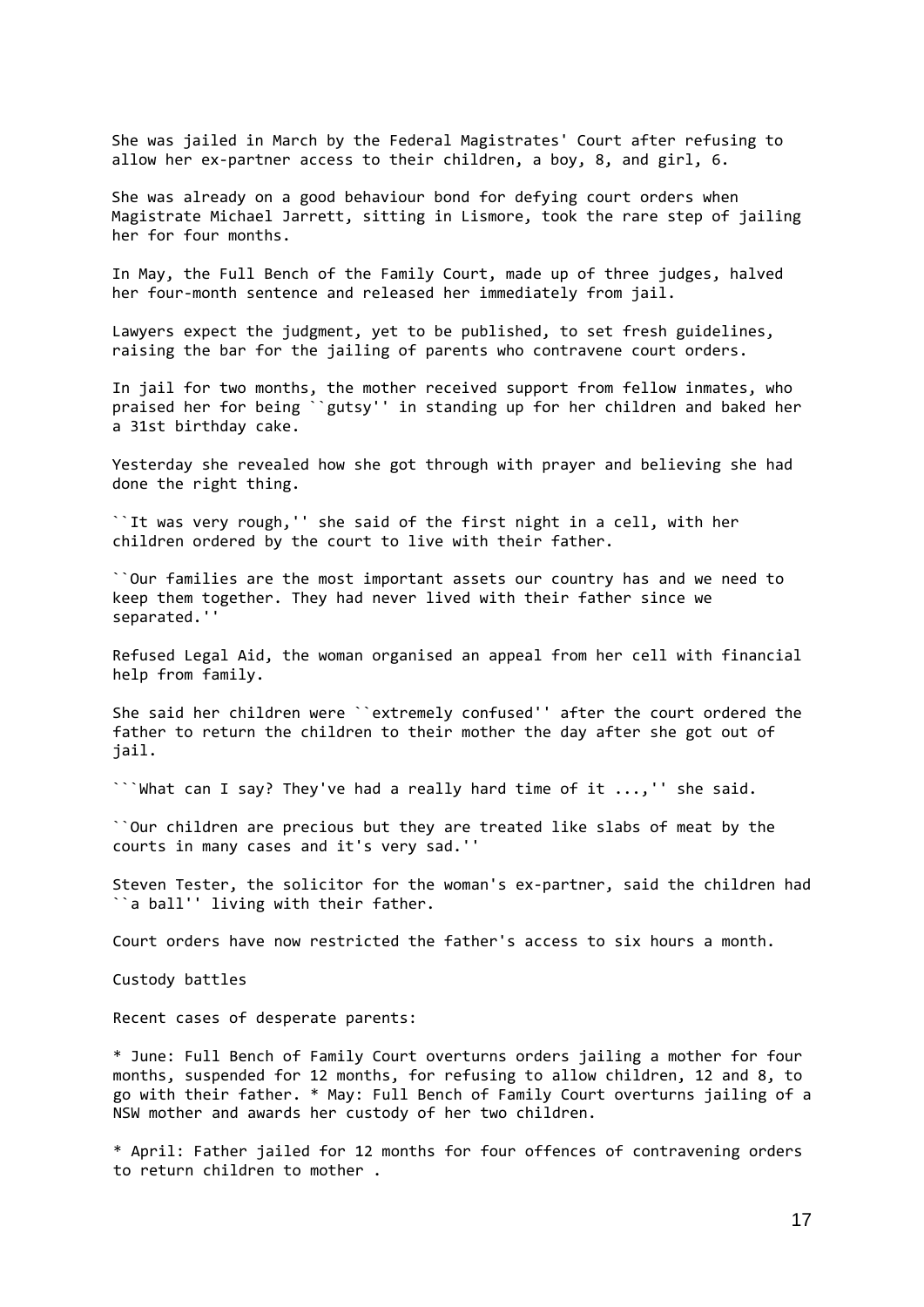Judge's ruling warns Brethren ‐ EXCLUSIVE Age, The (Melbourne, Australia) ‐ Wednesday, February 21, 2007 Readability: 11‐12 grade level (Lexile: 1230L) Author: MICHAEL BACHELARD, AGE INVESTIGATIVE UNIT

\_\_\_\_\_\_\_\_\_\_\_\_\_\_\_\_\_\_\_\_\_\_\_\_\_\_\_\_\_\_\_\_\_\_\_\_\_\_\_\_\_\_\_\_\_\_\_\_\_\_\_\_\_\_\_\_\_\_

\_\_\_\_\_\_\_\_\_\_\_\_\_\_\_\_\_\_\_\_\_\_\_\_\_\_\_\_\_\_\_\_\_\_\_\_\_\_\_\_\_\_\_\_\_\_\_\_\_\_\_\_\_\_\_\_\_\_\_\_\_\_\_\_\_\_\_\_\_\_\_\_\_\_\_\_\_\_

A JUDGE has given three members of an Exclusive Brethren family suspended jail sentences for denying a father an access visit to two of his children.

The judgement was an emphatic statement by the Family Court that it will not tolerate the Exclusive Brethren continuing to flout court orders in pursuit of the sect's policy of strict separation of its members from those who have left the church.

Justice Robert Benjamin imposed four‐month suspended prison sentences on the children's mother , a son and her son‐in‐ law .

"What happened in this case is that the court said to these people, 'Do not breach these orders', in circumstances where the finding was clear that the separation of the children and their father was at the higher end of emotional abuse," Justice Benjamin said.

"I made it absolutely clear. Yet some two or three weeks later, a breach occurred. In this case a term of imprisonment is entirely appropriate."

Justice Benjamin concluded that the family had put pressure on the children not to go on the visit.

"These children are entitled to have a relationship with their father, and the steps that the respondents have taken to prevent the relationship are extraordinary and appalling."

The son and son-in- law were found to have aided and abetted the mother, and got the same sentences.

Justice Benjamin suspended the sentences because of the otherwise good record of the mother , and the youth and good records of her son and son‐in‐ law . However, they will go to prison if, in the next 12 months, they do not comply with the orders for access, or if the two young men go to the place where the children, aged eight and 13, are handed over.

The mother is not allowed to take any male member of the Brethren with her when she hands over the children, because the judge found men exercised power over women.

He also ordered the mother to pay all the costs in the case, including the father's and those of the independent children's lawyer.

The case arose from a December 21 judgement that the father be given regular access to the two youngest of the couple's eight children.. But when he went to pick them up at the mother 's house for a week‐long visit on January 14, he found his son and son‐in‐ law there, even though they were supposed to be at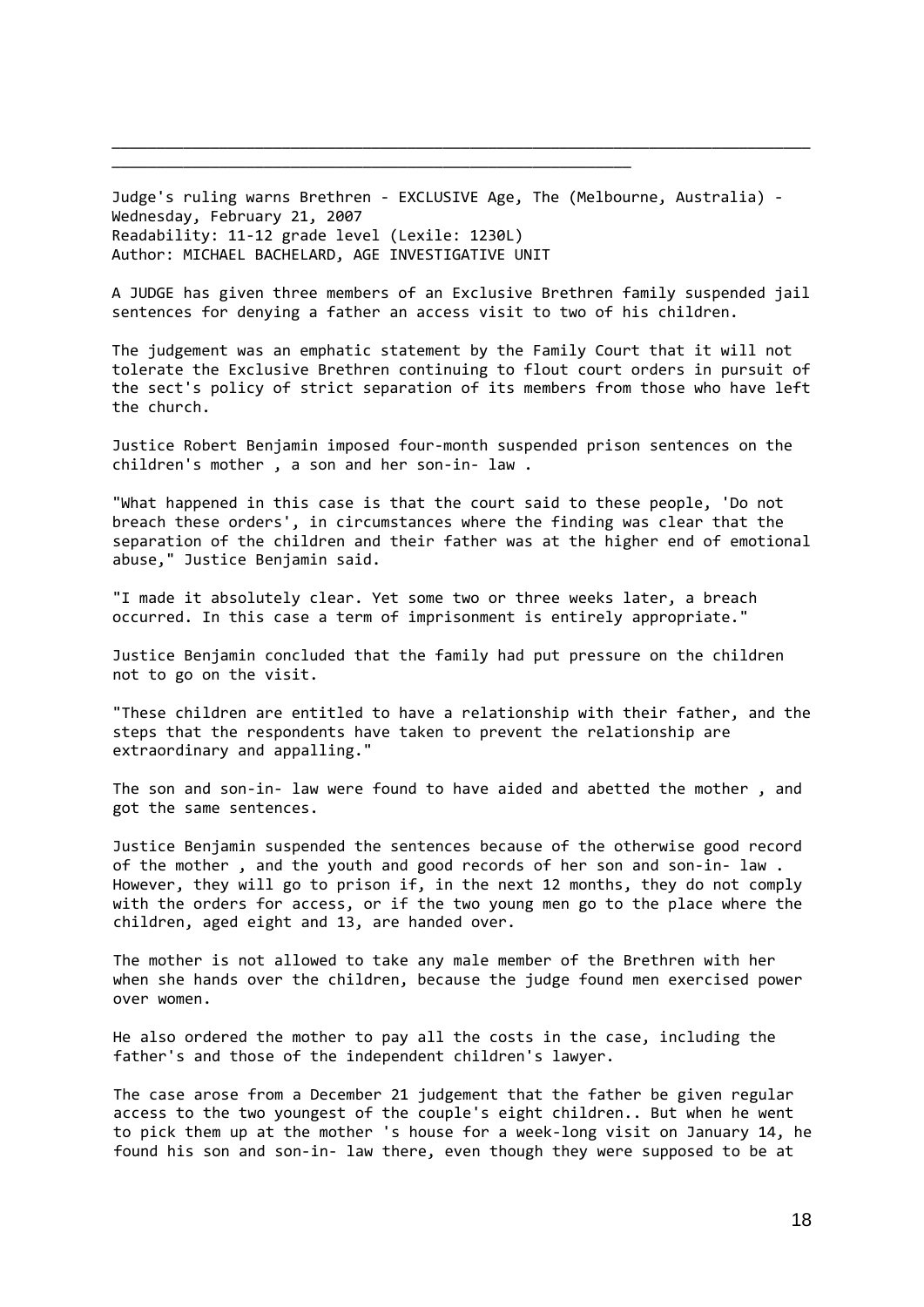church. The young children, a boy and a girl, told the father they did not want to go with him.

"I knocked on the door, the children came to the door and said, without emotion, that 'I'm not coming with you'. I said why. They said, 'I'm just not'. I said to (my daughter), 'The judge did say that it's OK'.

"And immediately at that point she turned around and looked up at her mother and gave a smile, which troubled me, as if some preconceived plan was in place," the father said.

"What I saw was (one young man) standing in the doorway with his arms folded . . . an overbearing attitude. (The other young man) was standing on the other side of the door . . . there were four adults there, and I saw intimidated children."

But the mother gave evidence that the children were presented for the father to take, their bags were packed and on the veranda, and she had told them they were allowed to go. During a two-hour stand-off, a police officer was called but could not deliver the children to the father.

The mother admitted under cross-examination that members of the Exclusive Brethren had deposited more than \$50,000 into a bank account for her to pay her legal costs. Costs are escalating quickly after the mother briefed a senior Melbourne QC, Noel Ackman, to appear in a motion to have the judge stay his orders.

The mother said the money was a loan, and denied it was part of a "fighting fund" amassed by the Brethren to fight Family Court cases. "It's a system of society of love that you probably don't understand," she told the father's counsel, Terry McGuire.

She also admitted to speaking for about 10 minutes to Exclusive Brethren world leader Bruce Hales on January 24 ‐ 10 days after the failed access visit. She described Mr Hales as a "family friend" and denied he had influenced her about the case.

A spokesman for the Exclusive Brethren has also denied that Mr Hales played any role in the case.

The spokesman, Tony McCorkell, said it was a "misconception that because a member of the Brethren is involved in, or a party to something, that the whole Brethren movement is involved".

Mr McCorkell said Mr Hales had been in Tasmania on January 24 for a Bible study meeting.

Mr Hales had "inquired after the welfare of the children and the business run by (the mother ), which was left to her by her former husband and managing partner," Mr McCorkell said.

"Conversation was brief and in the presence of other Brethren," he said. "The Brethren feel for both parties and in particularly the children in this situation and have offered their prayer and support."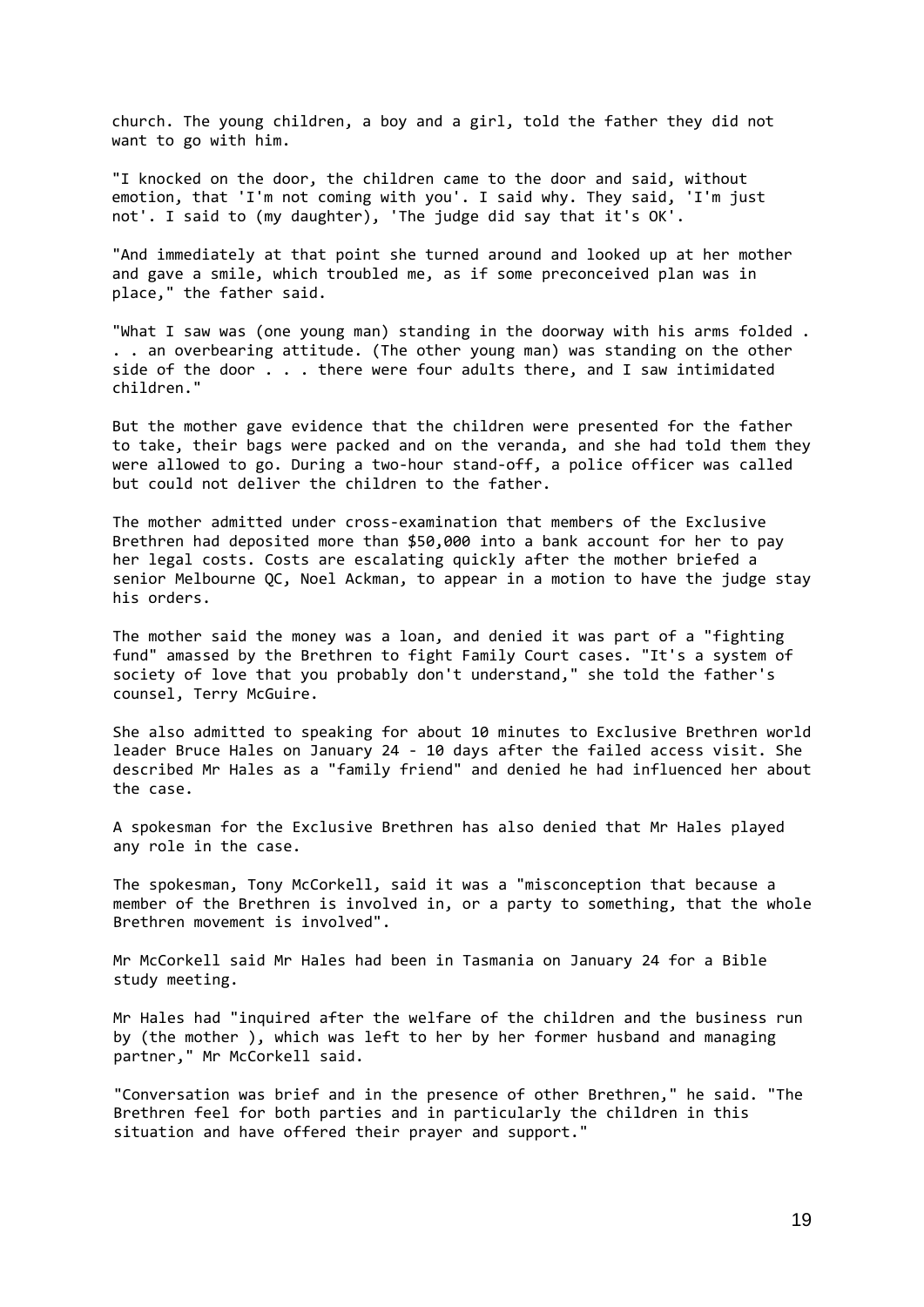During evidence in the case, the mother laughed when asked if there was a photograph of the children's father in the house. Asked if she had told him that he became a grandfather late in January, she said: "That's not my responsibility."

"That's extraordinary," Justice Benjamin responded. "How sad it was that this house was so poisonous to the father that they could not even have a photograph of the father in their home."

The judge rejected the mother 's argument that the children were acting from free will, saying these "were not the views of these children but of the adults who surrounded them". He said he found the mother, her son and son-inlaw evasive, and preferred the evidence of the father.

The mother also gave evidence that if according to her conscience the law of the land conflicted with God's law , she would reject it.

Justice Benjamin had earlier rejected an application by Mr Ackman, QC, for a stay of his orders. Mr Ackman argued that the children were entitled to exercise their free will not tosee their father, and that his insistence that he be given access "can hardly be a considered decision of a man who says this is in the best interests of the children".

After losing that argument, Mr Ackman launched a second action, this time asking Justice Benjamin to disqualify himself, on the grounds of bias, from hearing the case brought by the father that the mother had contravened the order. Justice Benjamin refused to disqualify himself.

The judge also refused an application by the mother 's other lawyer, Roger Murray, to close the court to The Age.

\_\_\_\_\_\_\_\_\_\_\_\_\_\_\_\_\_\_\_\_\_\_\_\_\_\_\_\_\_\_\_\_\_\_\_\_\_\_\_\_\_\_\_\_\_\_\_\_\_\_\_\_\_\_\_\_\_\_\_\_\_\_\_\_\_\_\_\_\_\_\_\_\_\_\_\_\_\_

Australian, The (Australia) ‐ Monday, August 22, 2005 Author: Amanda Banks, MATP Jail warning for Family Court lies

PARENTS caught lying to the Family Court during custody disputes over their children are being sent a clear warning after three people were charged with perjury and given suspended jail terms.

West Australian Family Court judge Julienne Penny has referred at least three cases to the Department of Public Prosecutions because of blatant lies to influence custody proceedings.

The Australian Family Association says the cases are symptomatic of the stress and trauma of relationship breakdowns, particularly those involving children.

Association national vice‐president Bill Muehlenberg said the cases presented a sentencing dilemma for the courts, which needed to impose a penalty that would deter the unhelpful behaviour but also take into account the interests of the children.

``We would back the whole thing up one step and say this simply shows the real tragedy that divorce is,'' Mr Muehlenberg said.

Justice Penny said one of the parents, who cannot be named for legal reasons, had made a barefaced attempt to mislead the court about his daughter's living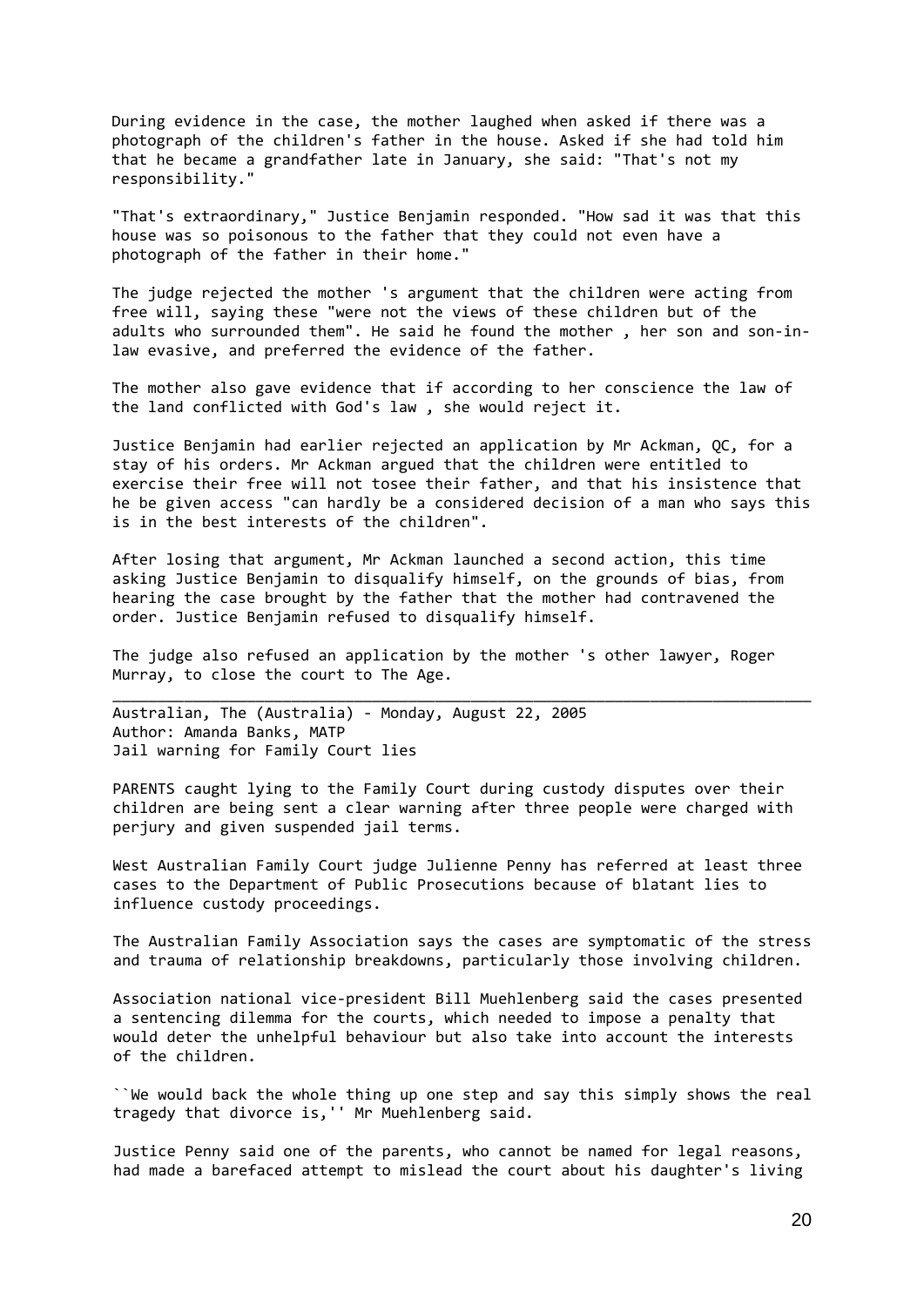arrangements in two sworn affidavits. In April, he pleaded guilty in the West Australian District Court to two counts of perjury, which carry maximum penalties of 14 years' jail .

After hearing that the 30‐year‐old butcher had been under great stress and was concerned his former partner had been lying about her illicit drug use, District Court judge Kate O'Brien said a jail term was appropriate but could be suspended.

``It's not for you to try to undermine the role of the court by telling the court lies in order to affect the court's decision,'' Judge O'Brien said.

In a written judgment delivered in March 2003, Justice Penny said the father had failed to tell the court his driver's licence had been suspended and he had been fined for a third drink‐driving conviction. He also lied by saying he and his daughter lived alone when a work mate had moved into his home.

In a second affidavit supposedly sworn to correct his lies, he falsely claimed he had not driven since losing his licence.

His work colleague and house mate, who last month pleaded guilty to one count of perjury and was given a 12‐month suspended jail term, swore an affidavit supporting his lies and denying his criminal record. ``It is clear the father has little regard for the law and no regard for the truth,'' Justice Penny said.

Justice Penny ordered the girl, then aged seven, should move to live with her mother because of the parents' changed circumstances.

In a separate case last year, Justice Penny found the mother of a four‐year‐ old girl had sworn affidavits in which she claimed her daughter was unwell and had been taken to a doctor when she had refused to comply with the father's approved contact arrangements.

The 29‐year‐old mother later accepted her explanation was a lie. She pleaded guilty in June last year to perjury and was sentenced to 18 months jail , suspended for 12 months.

The mother was also fined \$800 after her refusal to allow contact led to a contravention proceeding in the Family Court.

\_\_\_\_\_\_\_\_\_\_\_\_\_\_\_\_\_\_\_\_\_\_\_\_\_\_\_\_\_\_\_\_\_\_\_\_\_\_\_\_\_\_\_\_\_\_\_\_\_\_\_\_\_\_\_\_\_\_\_\_\_\_\_\_\_\_\_\_\_\_\_\_\_\_\_\_\_\_

Mother in jail over access row Mum jailed for hiding daughter Advertiser, The (Adelaide, Australia) ‐ Thursday, August 24, 2000 Readability: 10‐12 grade level (Lexile: 1160L)

\_\_\_\_\_\_\_\_\_\_\_\_\_\_\_\_\_\_\_\_

A MOTHER has been jailed by a Family Court judge in Darwin until she reveals where she has hidden her eight‐year‐old daughter.

The judge had ordered the Darwin woman, who does not have legal custody of her daughter, to remain in prison until she discloses the child's whereabouts, a court spokesman said yesterday.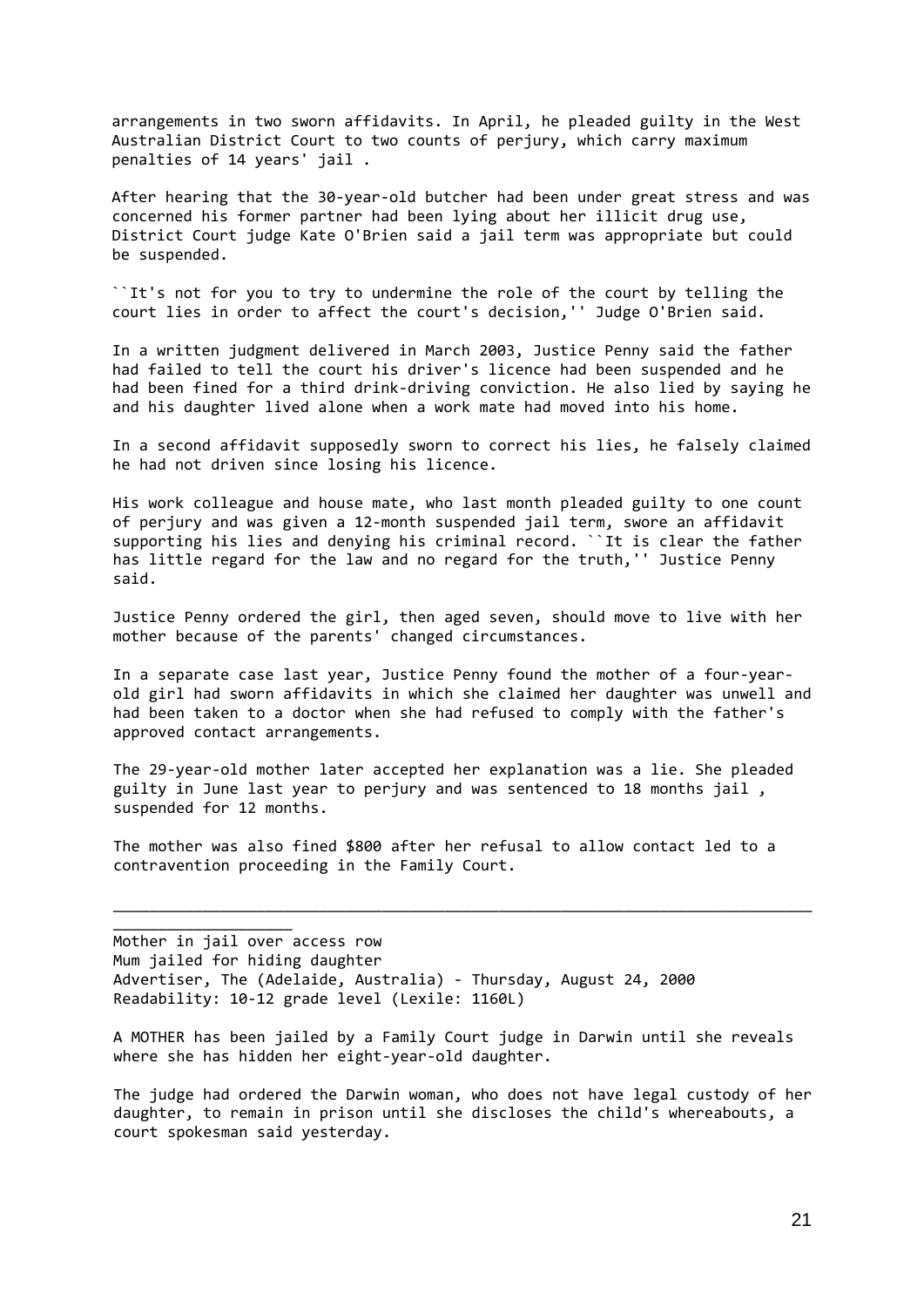The woman, who cannot be identified, took the girl from a Darwin house last Thursday during a supervised access visit.

\_\_\_\_\_\_\_\_\_\_\_\_\_\_\_\_\_\_\_\_\_\_\_\_\_\_\_\_\_\_\_\_\_\_\_\_\_\_\_\_\_\_\_\_\_\_\_\_\_\_\_\_\_\_\_\_\_\_\_\_\_\_\_\_\_\_\_\_\_\_\_\_\_\_\_\_\_\_

Family and Community Services, which had supervised the visit, found the mother but she refused to reveal the girl's whereabouts.

Federal police were called but also failed to find the child.

A court order was obtained and she was arrested on Monday.

\_\_\_\_\_\_\_\_

Advertiser, The (Adelaide, Australia) ‐ Saturday, June 13, 1998 Readability: 10‐12 grade level (Lexile: 1190L) Author: NATALIE SIKORA in Melbourne

THE mother of a five‐year‐old girl was behind bars last night for refusing her estranged husband access to their child.

The woman, 40, was sent to a women's prison yesterday for 11 days. It is believed to be the first time in Victoria a mother has been held longer than a day or two over a custody issue.

A Family Court judge heard that the mother hid her daughter, kept her from school and repeatedly broke court orders to prevent her husband from seeing the girl.

The mother argued the girl should be kept away from the father because of cultural differences and alleged domestic violence and sexual abuse.

The child was given three hours a week with her father  $\sim$  but only ever saw him when Federal Police took her from the over-protective mother. The bitter custody battle came to a head this week after court hearings and orders to arrest the mother escalated to almost a daily occurrence.

Justice Hubert Frederico remanded the woman in custody on Thursday until June 22 and said the girl should stay with her 56‐year‐old father.

His decision was hailed yesterday as a victory for the rights of fathers and children.

22